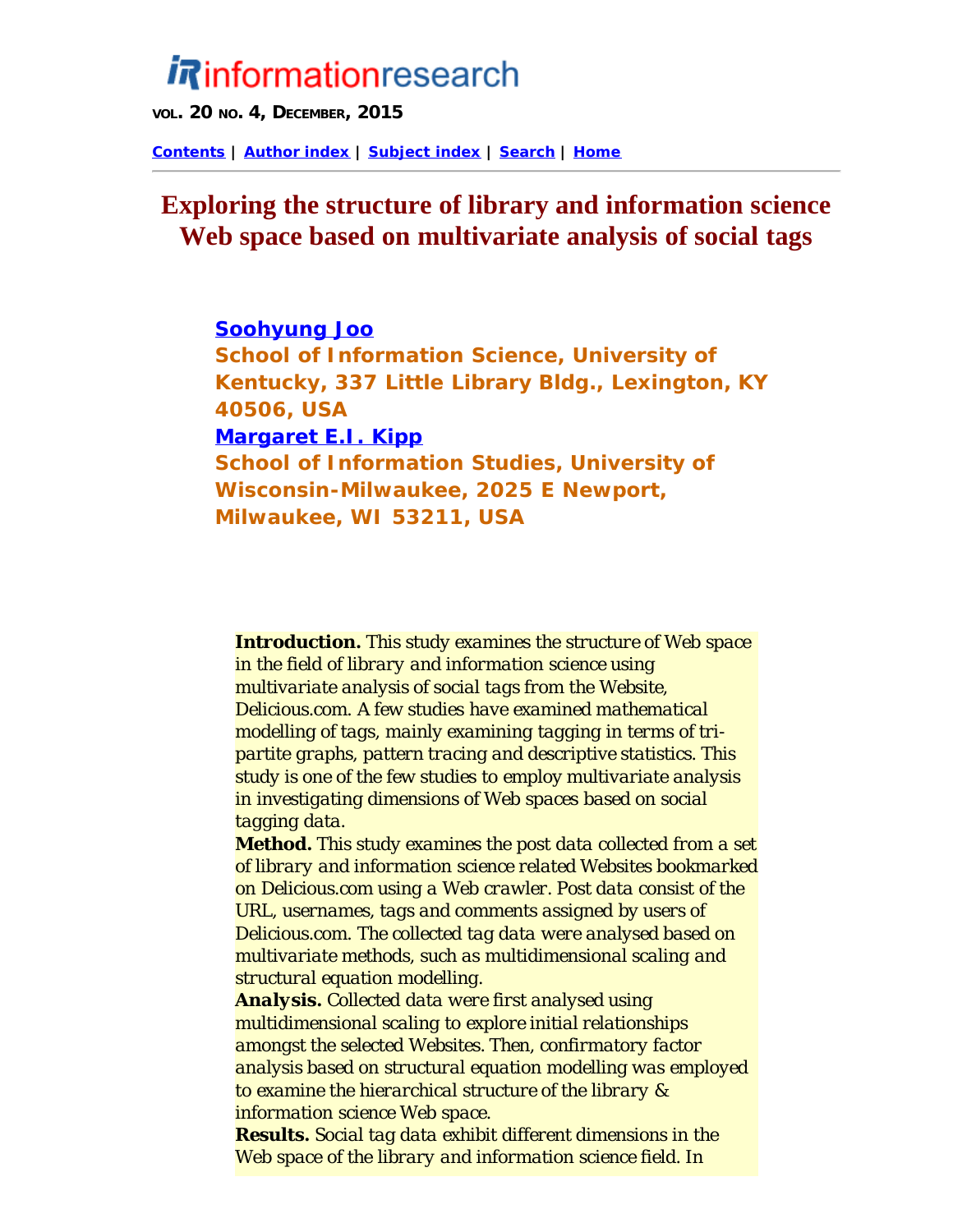*addition, social tags confirmed the hierarchical structure of the field by showing significantly stronger relationships between the sites with similar characteristics. That is, the structure of the tagging data shows similar connections to those present in the real world.* 

*Conclusions. This study suggests a new statistical approach in social tagging and Web space analysis studies. Tag information can be used to explain the hierarchical structure of a certain domain. Methodologically, this study suggests that structural equation modelling can be a compelling method to explore hierarchal structures of nodes on the Web space.*

change font

#### **Introduction**

Traditionally, information organization involved the creation of order within subject areas by professionally trained indexers who organized the subjects into hierarchies of related materials based on expert knowledge of a field. With the advent of the Internet and the World Wide Web, the growth of available information began to outstrip the abilities of human indexers to scale with the size of the document space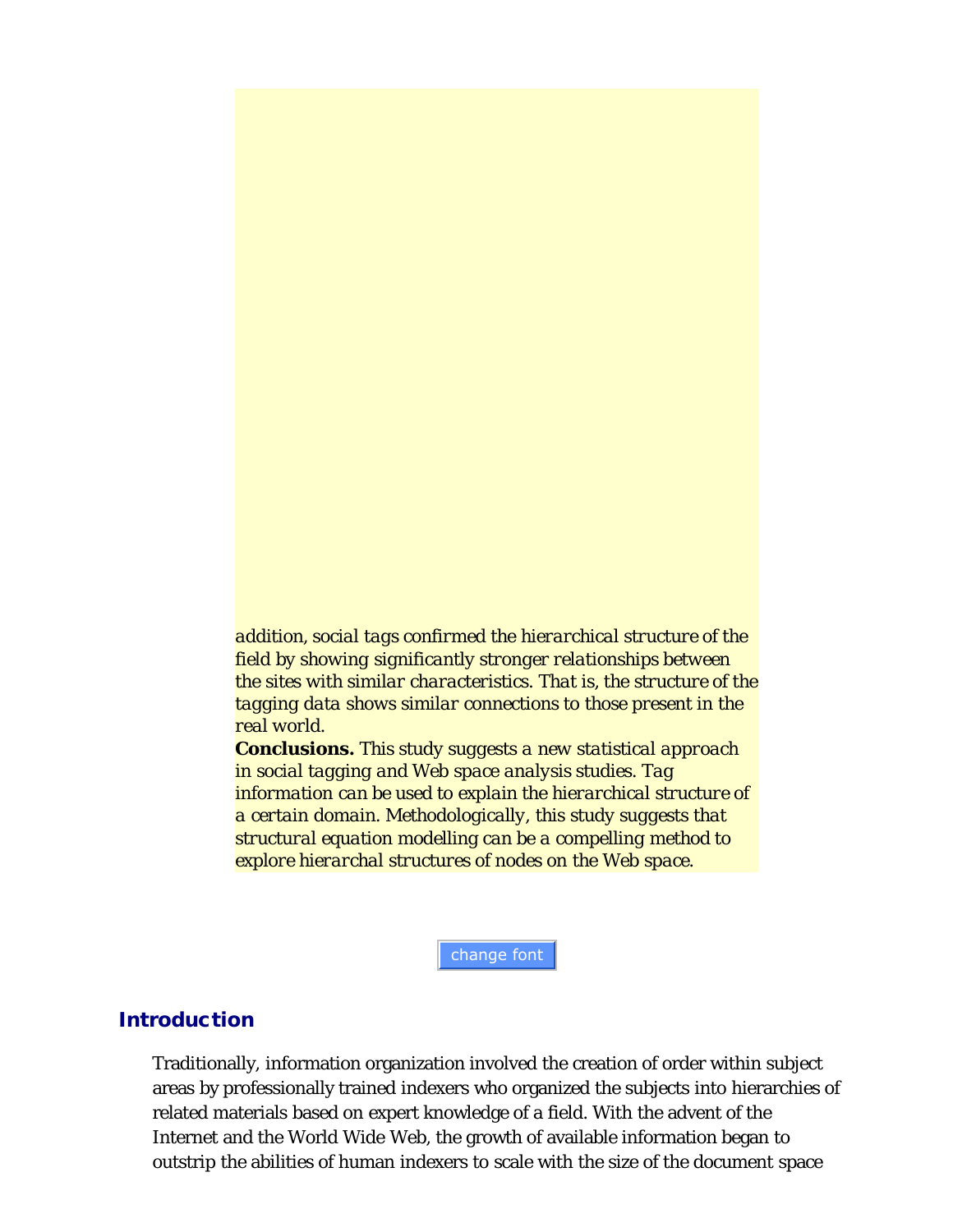and required the use of new methods of organization to provide effective access to information. While automatic indexing and algorithms such as Google's Page Rank citation based system attempt to alleviate some of these issues by extracting important terms from full text documents, users are still faced with hundreds of thousands of Internet hits when performing a search. Professional indexers working alone may be unable to scale with the growth of the Internet, but collaborative social tagging has shown some promise of being able to index the most popular or most useful documents using the power of crowd sourcing.

Social tagging emerged as a compelling alternative in Internet information organization which encourages users to apply representational terms to documents on the Web through a social bookmarking tool or other Web 2.0 platform such as a social library catalogue. While these terms need not to be subject related, many are. They also form a *folksonomy* of terms which are all related in some way to the item being tagged. With multiple users tagging an item on tools such as Delicious.com, these terms soon form a broad folksonomy of interrelated terms all with associated frequencies which allow researchers to see the frequency or weight of each term in the folksonomy. Researchers in the field of social tagging were immediately interested in these frequency charts which demonstrated the usual power law effect (while some terms were used very frequently by taggers the vast majority of terms were used infrequently and often only once by a unique tagger). This apparent convergence of term usage at the upper ends of the frequency graphs showed that taggers acting independently could create some form of order out of the apparently unordered bag of words collected by a social bookmarking tool.

Because of its obvious intersections with the fields of indexing and information retrieval, social tagging has become a major topic in the field of library and information science, and many researchers have tried to explore the distribution and patterns of user-generated tags in different environments based on informetrics techniques. Previous studies have contributed greatly to mathematical modelling of tagging using different mathematical techniques. However, little research has applied multivariate methods, especially confirmatory factor analysis using structural equation modelling. This study introduces the application of a confirmatory factor analysis using structural equation modelling in tag space studies and presents a semantic structure exploration of library and information science Web space using tagged posts from Delicious.com. Then, based on the findings, we discuss the advantages and limitations of structural equation modelling in informetrics studies.

## Literature review

## **Social tagging studies**

After the advent of collaborative tagging in early 2000s, many articles have examined various aspects of tagging. These aspects include: the philosophical background of tagging (Weinberger 2007), strategies for improving or using folksonomies (Guy  $\&$ Tonkin 2006; Schwartz 2008; Yoon 2009; Keshet 2011), analyses of specific tagging systems or specific user groups within a system (Hammond, Hannay, Lund and Scott,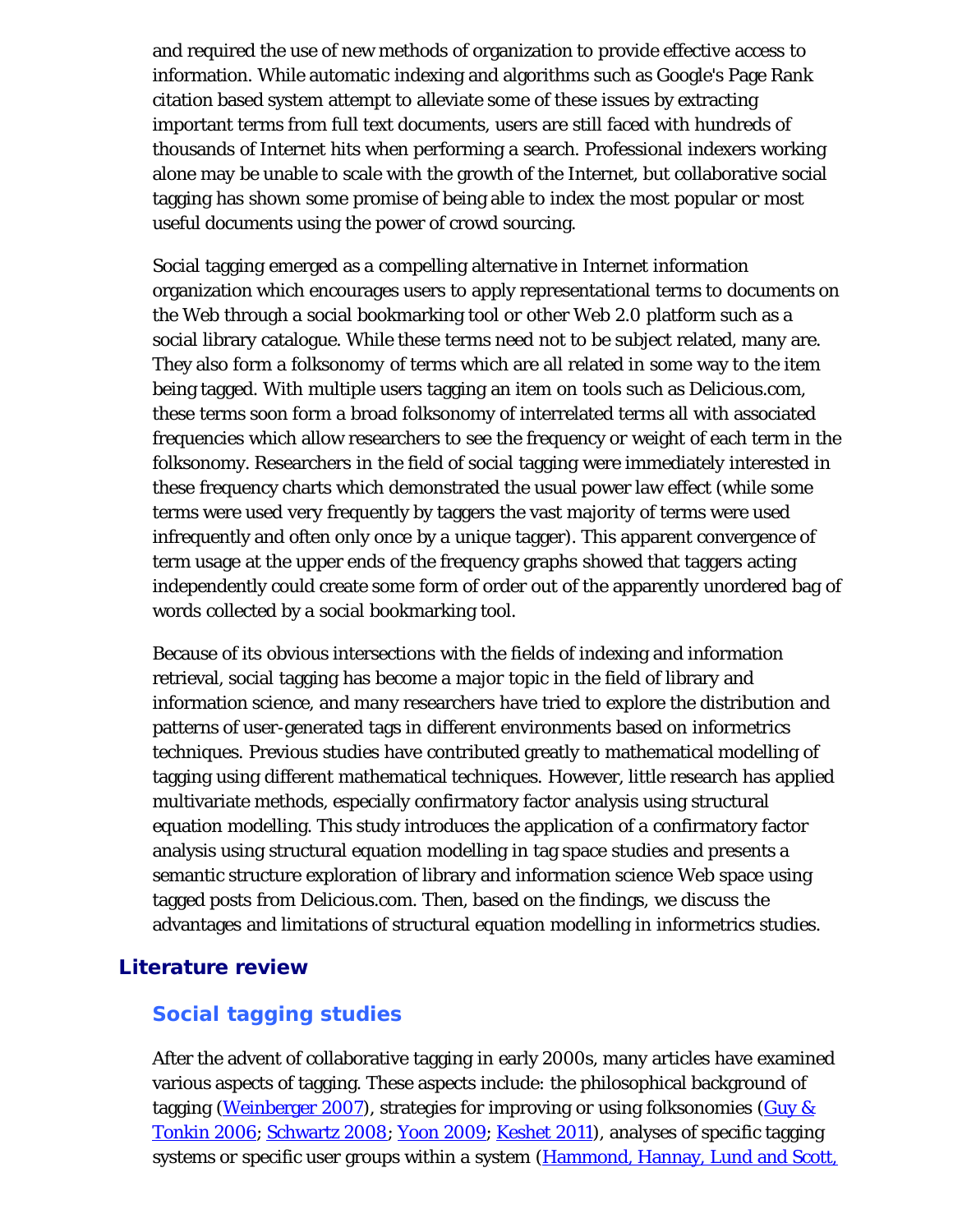2005; Madden, Ruthven and McMenemy 2013; Gabriel, Spiliopoulou and Nanopoulos 2014), comparisons of controlled vocabularies and tagging (Kipp 2005; Wolfram, Olson and Bloom 2009; Kipp 2011; Golub, Lykke and Tudhope 2014; White 2013), mathematical modelling of tagging systems (Cattuto, Loreto, and Pietronero 2006), user motivations for tagging (Marlow *et al.* 2006a, 2006b), semantic structure of or relationships among social tags (Cantador, Konstas andJose, 2011; Andrews, Zaihrayeu and Pane, 2012; Wagner, Singer, Strohmaier and Huberman, 2014) and the use of tags in information retrieval (Peters 2009; Bar-llan 2012; Yi and Yoo 2012; Lu and Kipp 2014). In this study, we concentrate on tagging material which examines the use of tags for mathematical modelling as well as relevant studies examining tags as indexing terms or tag usage for information retrieval.

Much of the early work in tagging concentrated on patterns present in the tag frequency graphs and on term usage in tagging created by the network effect of many users tagging the same item (Hammond *et al.* 2005; Golder and Huberman 2006; Kipp and Campbell 2006). These studies showed that tag terms were reasonable choices representing the targeted item and suggested that users could make useful choices of indexing terms which could be potentially important in the design of information retrieval systems. Further work by Kipp  $(2005; 2011)$  examined tags as indexing terms determining that users tags showed some overlap with indexing terms while retaining differences in vocabulary usage and in the use of subjective or affective and non-subject terms (Kipp 2005; 2011). Guy and Tonkin (2006) proposed some simple rules that can be used to tidy up the tags and to eliminate or control duplication of singular/plural forms and other spelling variations. Studies examining user motivation for tagging by Marlow *et al.* (2006a; 2006b) suggest that users tag mainly for themselves, but that the network effect present in the tag frequency graphs renders many of these terms useful to other users as well (Marlow *et al.* 2006a; 2006b). Folksonomies have also been studied as a source of terms for enriching or building controlled vocabularies and thesauri (Schwartz, *et al.*, 2007; Yoon 2009). Chen and Ke (2013) analysed the patterns of social tags collected from 1,661 journal articles tagged in CiteULike. They observed that tags obeyed a power law distribution. All of these studies suggested a future for tagging in information organization and retrieval as, at minimum, a source of useful entry terms from a user perspective.

Social tagging also brought up practical implications in the library and museum communities. Spiteri (2006) investigated how social tags could be employed in public library catalogues focusing on personal information space organization, controlled vocabulary supplement, and online communities of interest. In addition, Spiteri (2013) examined the linguistic structure of folksonomy terms and evaluated the collected tags against the National Information Standards Organization (NISO) guidelines. They found that tags correspond to the NISO guidelines in terms of types of concepts expressed, the predominance of single terms and nouns, and the use of recognised spelling. More importantly, they identified problem areas of using tags, such as inconsistent use of count nouns and the incidence of ambiguous tags. In the museum context, Trant and Wyman (2006) and Trant (2009) found that publicgenerated social tags show a perspective different from that of museum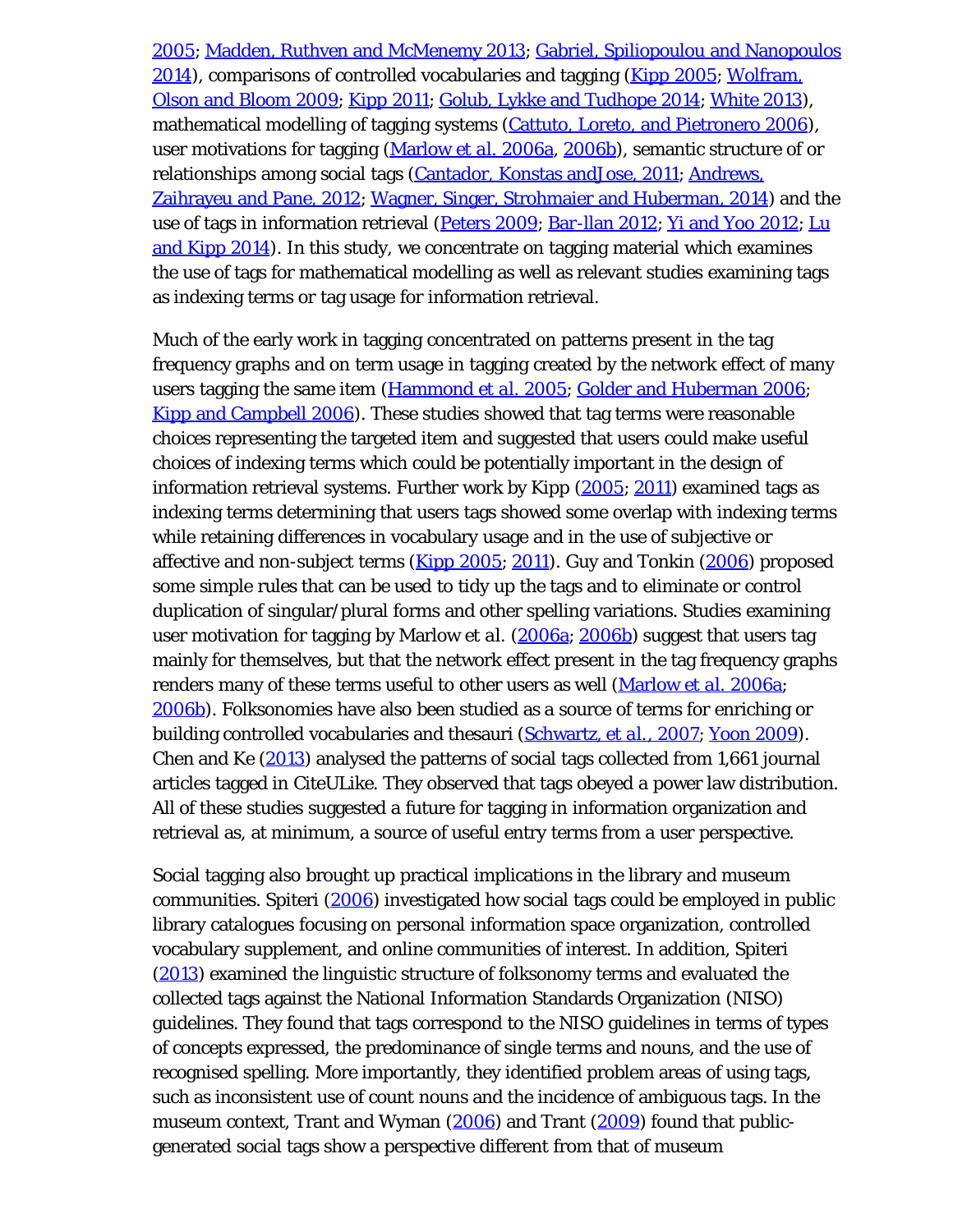documentation. They claimed that user contributed tags could be compelling supplementary aids to access and search museum objects by reflecting the breadth of approaches to works of museums.

Some of the earlier studies of tagging used small samples with limited statistical analysis or generally qualitative analysis of tagging to demonstrate that social tagging was creating interesting patterns and structures in data available on the Web and was worthy of further study using more advanced mathematical modelling techniques.

## **Methods in social tagging studies**

Researchers have explored the patterns or distributions of social tags using different mathematical and statistical methods. Golder and Huberman (2006) analysed the structure of collaborative tagging systems as well as their dynamic aspects. They discovered regularities in user activity, tag frequencies, kinds of tags used, bursts of popularity in bookmarking and a remarkable stability over the short term in the relative proportions of tags within a given URL. In particular, they presented a dynamic model of collaborative tagging that predicts these stable patterns and relates them to imitation and shared knowledge. Heyman and Garcia-Molina (2006) proposed an effective algorithm for converting a large corpus of tags annotating objects in a tagging system into a navigable hierarchical taxonomy of tags. Xu *et al.* (2006) defined a set of general criteria for a good tagging system, such as coverage of multiple facets, least effort and high popularity. Based on these criteria, they proposed a collaborative tag suggestion algorithm to identify most appropriate tags, while eliminating noise and spam. Cappocci and Caldarelli (2008) explored the semantic patterns among tags and suggested the methods of a tripartite graph and clustering coefficients in analysing CiteULike, an online collaborative tagging system. Yi and Yoo (2012) used power functions and logarithms to estimate the distribution of tag frequency of Delicious.com tag data, which exhibited an inverse-J shape. They quantitatively modelled based on parametric power and logarithm functions with  $\mathbb{R}^2$ values to explain the unique tag patterns collected from Delicious.com.

Network analysis has been another frequently applied method in tagging studies. Cattuto *et al.* ([2007\)](#page-0-0) applied a network analysis to examine the co-occurrence of social tags from an online bookmarking system. In addition, social tags were used to explore the semantic structure of resources. Grahl, Hotho, and Stumme (2007) suggested a clustering method for computing a conceptual hierarchy for a folksonomy dataset, named the FolkRank algorithm. The hierarchy is complemented with ranked lists of users and resources most related to each cluster. Schmitz *et al.* (2008) analysed the main network characteristics of two commercial Websites, YouTube and Delicious.com, by adopting tri-partite hyper-graphs using classical network measures like characteristic path length and clustering coefficients. Subsequently, they developed a network of tag co-occurrence and investigated its statistical properties, focusing on correlations in node connectivity and pointing out features that reflect emergent semantics within the folksonomy. Cattuto, Baldassarri, Servedio and Loreto (2008) introduced three measures of tag relatedness: tag co-occurrence, cosine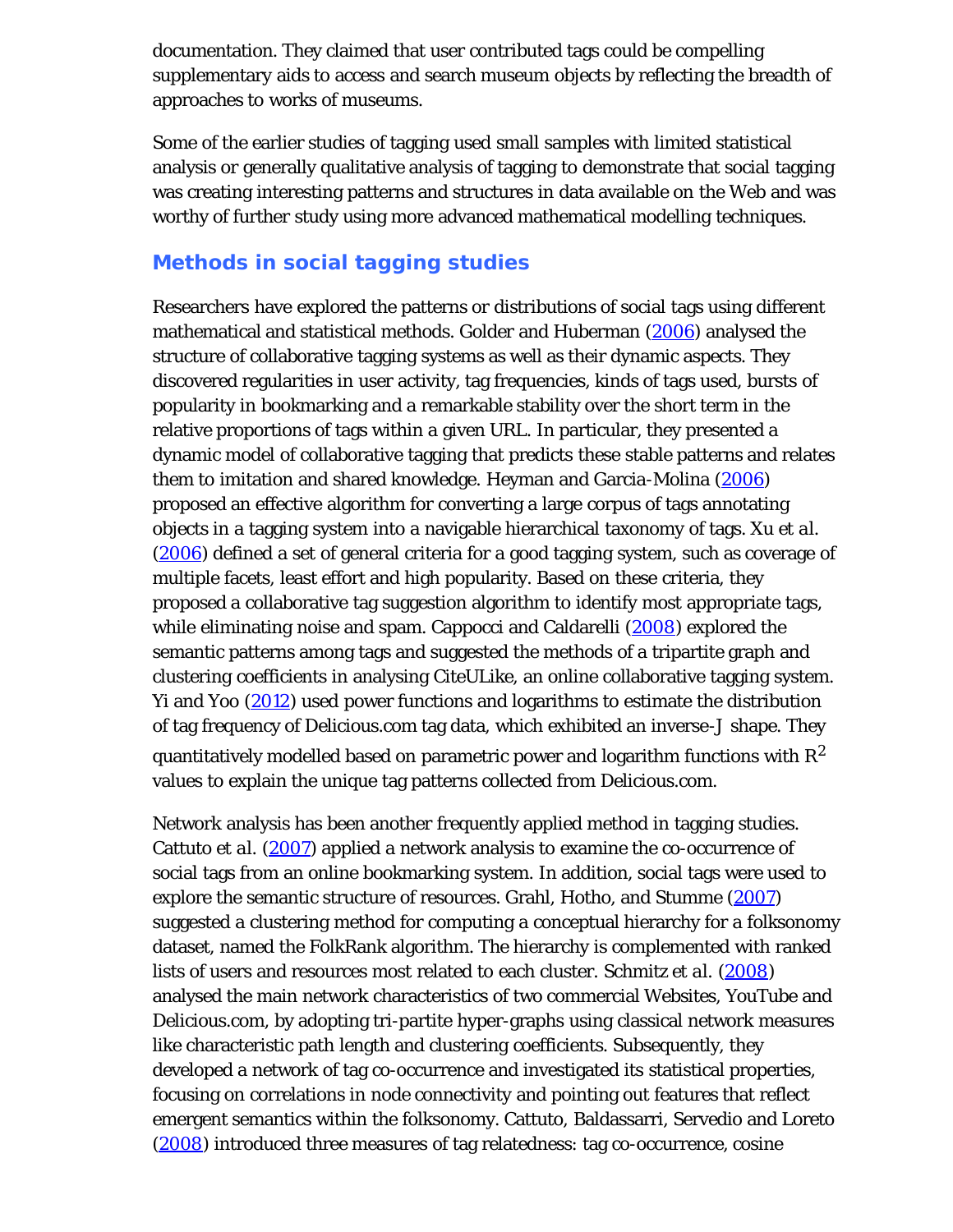similarity of co-occurrence distributions, and FolkRank, an adaptation of the PageRank algorithm to folksonomies, and computed each measure on tags from a large-scale dataset crawled from Delicious.com. Their results clearly exposed different characteristics of the selected measures of relatedness, making them applicable to different subtasks of knowledge extraction such as synonym detection or discovery of concept hierarchies.

Oldenburg, Garbe, and Cap (2008), exploited cross-space similarities of folksonomies to improve a variety of tagging use cases to overcome the limited view of single folksonomy analysis. Their report presented the similarities and convergent aspects of cross-space analysis of co-tag spaces for five well-established social classification services for tagging of bookmarks (del.icio.us, BibSonomy bookmarks), and publications (BibSonomy publications, CiteULike, Connotea). Markines *et al.* (2009) built an evaluation framework to compare various general folksonomy-based similarity measures derived from established information-theoretic, statistical, and practical measures. Ke and Chen (2012) discovered the implicit hidden structures embedded in the social tag space of 1,600 articles from 15 library and information science journals using social network analysis. They analysed centrality degrees, coused tag categories, role sharing among tag categories and others using various techniques of social network analysis. Feicheng and Yating (2014) explored the characteristics of co-occurrence network of social tags based on social network analysis. They found that the structure of Web space represented by tags can reflect reality of knowledge area.

Kipp and Campbell (2006) examined tagging using informetrics methods to examine frequency of tag usage and tag patterns over time. They also used multidimensional scaling to examine the patterns in co-tag usage in tags assigned to particular URLs. They suggested that differences in term usage which were exemplified in the multidimensional scaling graph as different clusters of synonyms might be a sign of different user groups present in the tag cloud. Muller (2007) confirmed this result with a different data set and different user groups from an IBM based tagging system. In her dissertation, Kipp (2009) explored the unique distribution and patterns of social tags from popular collaborative bookmarking sites. She employed multiple mathematical methods such as linear trajectory tracing and multidimensional scaling to explore the patterns of social tags observed in delicious and CiteULike.

Knautz, Soubusta, and Stock (2010) incorporated tag information into an information retrieval system based on tag co-occurrences and subsequent clustering in an effort to help users gain access to digital data through information visualisation in the form of tag clusters. Andrews, Zaihrayeu and Pane (2012) suggested a classification system that represents the semantic annotation of user tag terms based on the object-subjectpredicate relationship. Kashoob and Caverlee (2012) suggested a methodological framework to analyse different aspects of social bookmarking communities over time. By analysing a large set of tagging data, over 13 million postings, they inspected the temporal dimensions of social bookmarking activities and explored the dynamics of bookmarking community formation, evolution, and dissolution.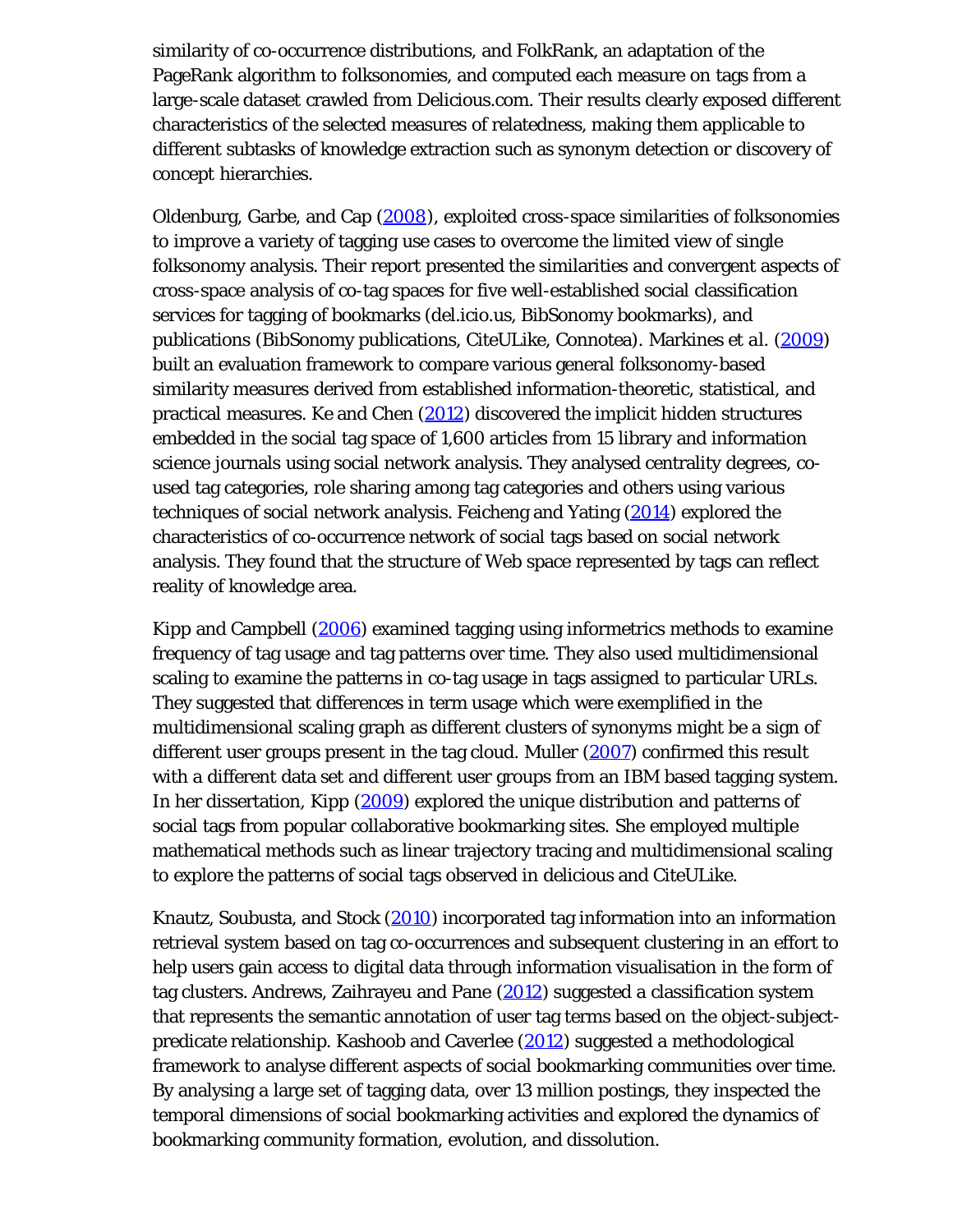Several researchers tried to identify the semantic relationships between objects by analysing user generated social tags. For example, Al-Khalifa and Davis (2006) claimed that social tags would carry more semantic value than automatically extracted keywords. They demonstrated that social tags can be used in the process of generating semantic metadata to annotate Web resources. Kipp and Joo (2010) applied structural equation modelling in Web structure analysis using social tagging data. They tested if the structural equation modelling would be applicable to analyse the correlative relationships amongst the nodes, and found the promising possibility that social tagging can be used to represent the semantic relationships between Websites. However, their analysis was preliminary, limited to simply correlation calculation between Websites, while complex hierarchical relationships were not explored. Cantador, Konstas, and Jose (2011) investigated the underlying concepts of tags and mapped them to semantic relationships based on external knowledge bases (e.g., Wikipedia) using the W3C Linking Open Data initiative. Recently, Xu *et al.* (2014) suggested a method to compute semantic relatedness between Flickr image items by analysing the co-occurrence social tags.

The previous studies have contributed greatly to exploring different aspects of collaborative tags in different situations. Also, a multitude of mathematical methods have been proposed applicable to social tagging research. However, only a few studies used multivariate statistics techniques. Especially, structural equation modelling has not been widely introduced in the field of Web space studies. Kipp and Joo (2010) tested structural equation modelling with a small set of tagging data. This study enhances their method to analyse a larger data set with more complicated hierarchical model. More importantly, this study introduces how to analyse secondorder relationships of Web space constructs, which is one of the unique contributions of this study. This study is one of the few studies to apply a higher-order confirmatory factor analysis using structural equation modelling to investigate the semantic structures discussed in other Web space studies.

## Research questions

This study selected library and information science Websites, including libraries, schools, and organizations. The study addresses two research questions in relation to Web space analysis of the library and information science field:

- 1. What is the overall distribution of sites in the library and information science field Web space based on social tags?
- 2. How do social tags represent the hierarchical structure of Web space in the field of library and information science?

#### Method

#### **Data collection**

In this study, we reused tagging data collected in 2011, which contains a tag frequency matrix for a set of seventy-eight library & information science related Websites including library and information science schools, iSchools (*ischools.org*), library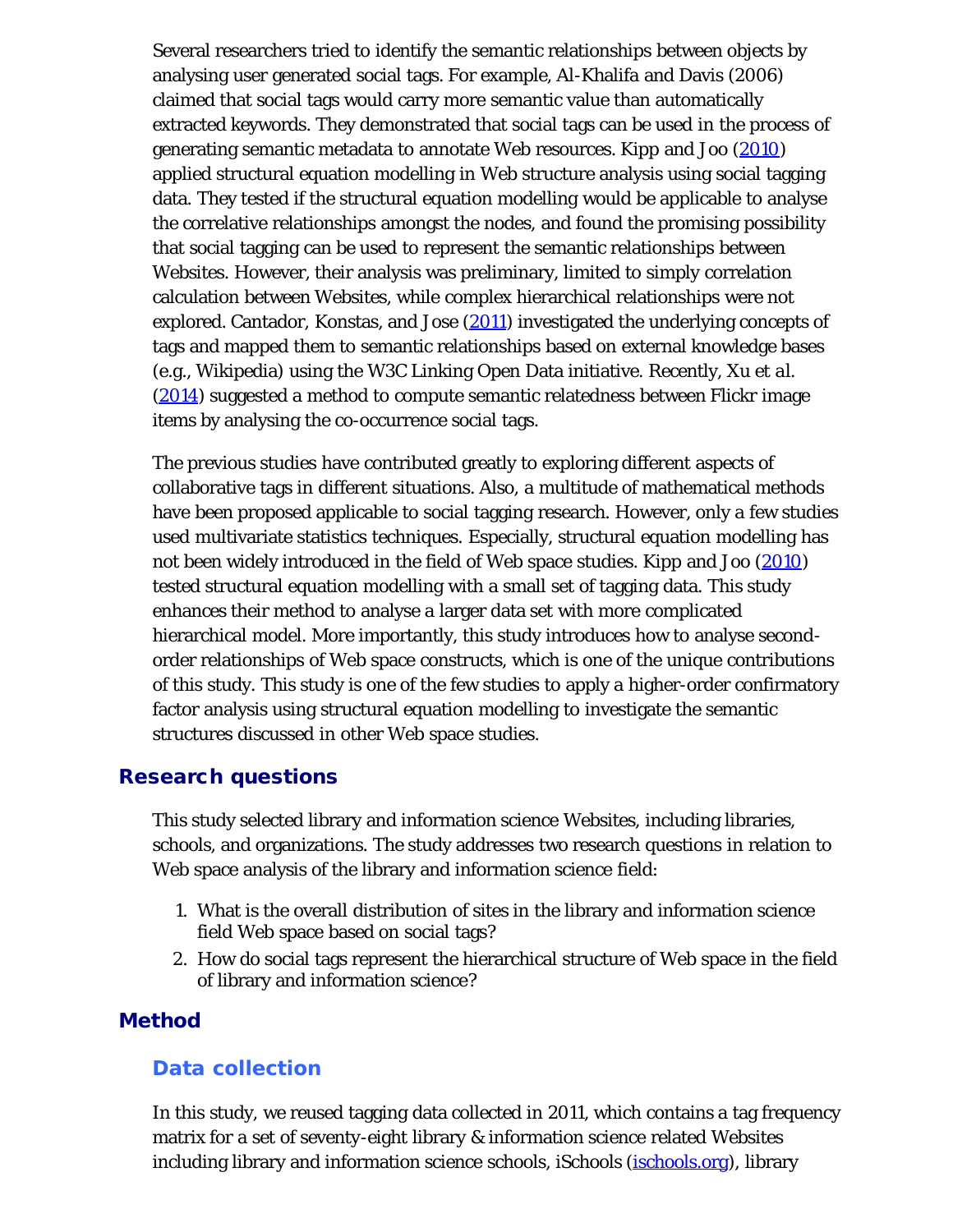organizations, public libraries, academic libraries and special libraries  $(\underline{Appendix 1})$ . We reused datasets to empirically test a new methodological approach, structural equation modelling based analysis, suggested in this study.

The dataset was collected using a tag crawler, [delicious.py,](https://gist.github.com/elazar/1431352) which was designed to collect a large set of tagging data from [Delicious.com.](https://delicious.com/) The basic component of Delicious.com was the bookmark entry or post made by each user upon encountering a Website of interest. A user typically had many posts which bookmark different sites; in addition, a Website can be bookmarked with Delicious.com posts by many different users. Each post consists of a URL, an optional extended description, a set of tags, a username and the date on which it was posted. Posts may be collected by user, by tag, or by URL. This dataset was collected before the substantial interface changes to Delicious.com after its sale by Yahoo in 2011 (Arrington 2011). Delicious.com was chosen for this study because it provided more users and tags per item than most other similar tools at the time. It also provided a broad folksonomy and few limits or restrictions on tag formation.

The dataset contains the tags collected from prominent schools, organizations and public libraries from the United States. The selected seventy-eight Websites are grouped in ten predefined categories:

- 1. iSchool, not library and information science school,
- 2. iSchool and library and information science school,
- 3. library and information science, not iSchool,
- 4. academic organization,
- 5. special organization,
- 6. state library association,
- 7. public library,
- 8. special library,
- 9. private university academic library, and
- 10. public university academic library.

In addition, those ten categories are grouped into three higher-level dimensions: *school*, *organization*, and *library*. The data for each URL consist of posts by up to 2,050 users and included their tag lists, date of posting and any additional description provided. Delicious.com no longer allows access to data beyond 2,050 entries at any one time, but previous research has shown that as few as 100 users is sufficient to ensure some stability in the tag cloud (Golder and Huberman 2006) and even fewer users are necessary to generate useful terms (**Kipp 2009**). Sites chosen for this study had been posted by an average of 290 users, a minimum of five and a maximum of 2,050 accessible posts. The total number of tags used ranged from a minimum of twenty-five to a maximum of 7,014 (average 864). The total number of unique tags used ranged from a minimum of twenty-one to a maximum of 1086 (average 184).

In this study, we extracted 630 core tag terms which occurred at least six times amongst the selected library and information science sites. The reasons why we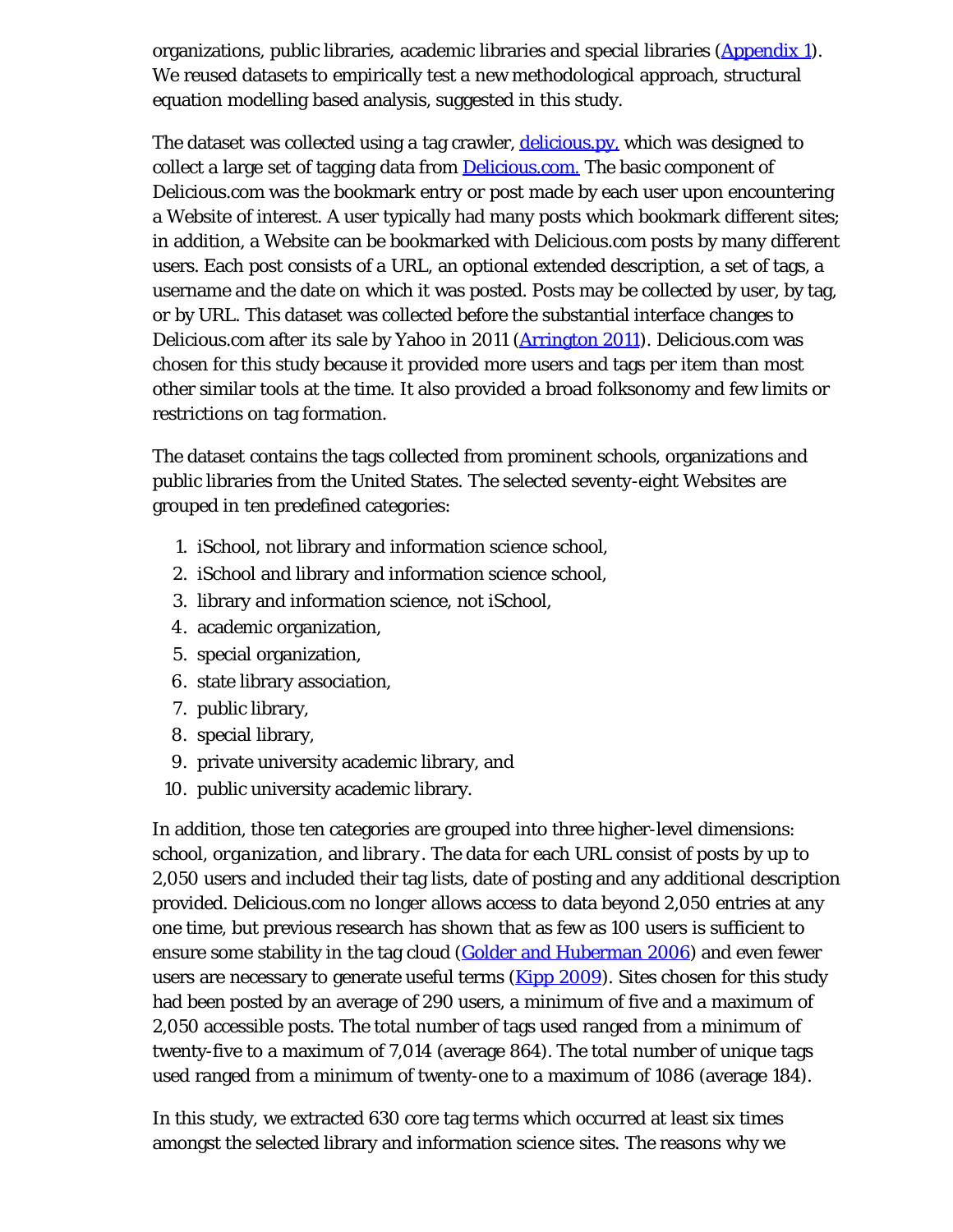selected 630 frequent tags are two-fold: First, tagging patterns were investigated to find the appropriate number of tags to be analysed. Tagging data showed a typical power law pattern, a so called inverse J pattern that entails a long tail (Yi and Chan 2009; Chen and Ke 2013). The following power function was obtained from the tag distribution.

$$
y = 2745.6x^{-0.954} \quad (1)
$$

The observed long tail consists of tags appearing only once across the sites. Those one-time appearing tags are usually considered less meaningful. It has been recommended to remove those infrequent tags in the data analysis (Xu *et al.* 2014; Syn 2014). This study removed those long tails to achieve data parsimony. Figure 1 shows the tag frequency distribution, which exhibited a typical power-law pattern.



**frequency distribution**

Second, to determine a cut-off point for the long tail, we analysed token distribution. Han, Joo and Wolfram (2014) suggested a novel method to identify a cut-off point for Zipf law pattern data. They used an inflexion point of token distribution to determine a criterion for selecting meaningful terms. This study also analysed tag term token distribution. To easily interpret the data and determine a cut-off point, the data were transformed using logarithms. The distribution of tokens exhibited a "V" shaped curvilinear pattern (Figure 2). A polynomial estimation graph was obtained from the observed pattern as follows:

$$
y = 0.2471x^2 - 1.4121x + 5.4997 \quad (1)
$$

From the observed pattern, a cut-off point was calculated as 2.85, which indicated about 707 terms ( $\approx 10^{2.85}$ ). The closest number of terms that occurred more than five times across the sites turned out to be 630 terms, which were selected to be analysed in this study. In this way, common tag terms were extracted, which frequently cooccurred across the sites. In addition, we were able to achieve parsimony of the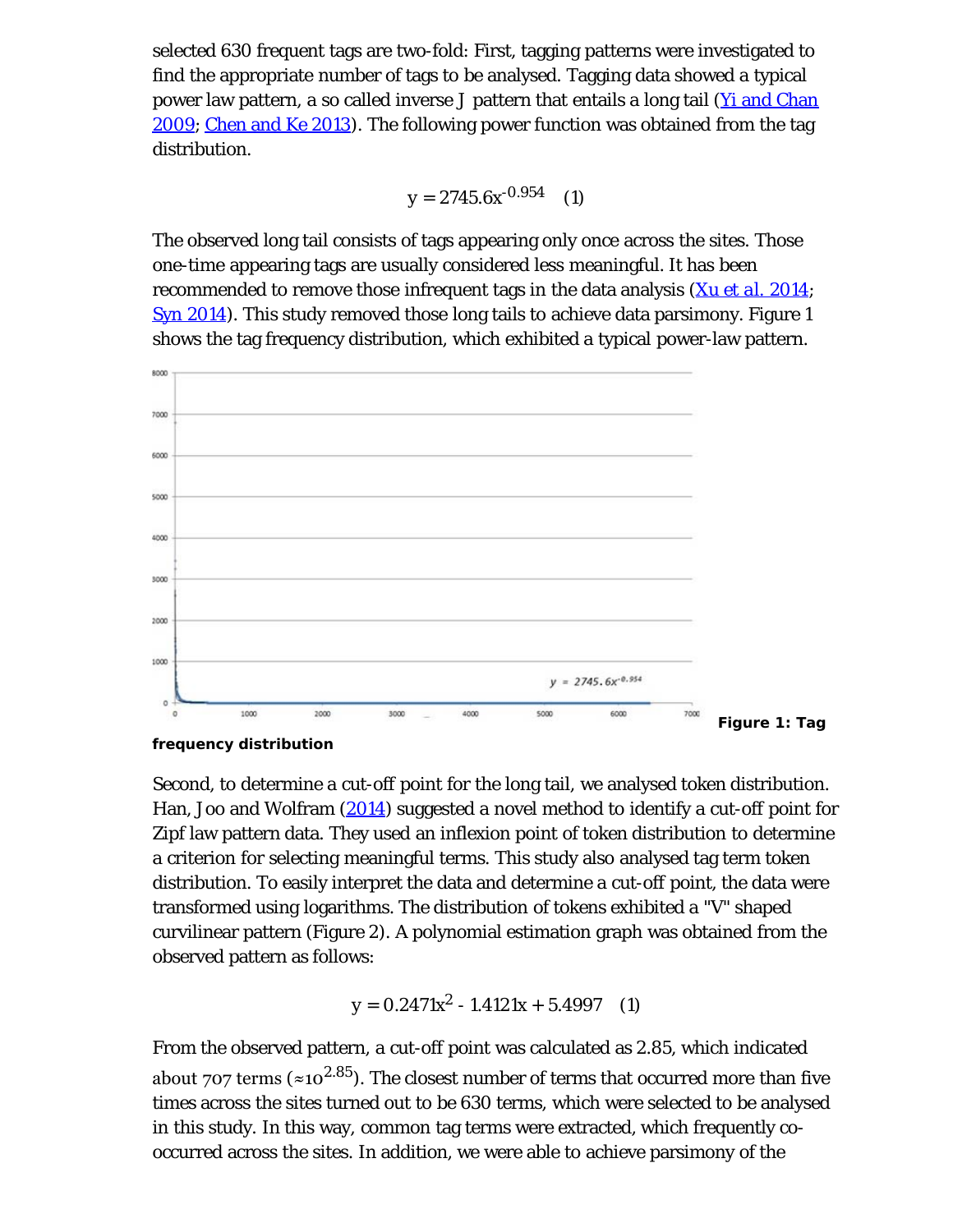dataset as well as lower skewness and kurtosis.



**token distribution (logarithm transformed)**

Then, the original dataset was transformed using square roots and logarithms sequentially to further control for skewness and kurtosis. The distribution of the original dataset was extremely skewed because of the nature of tag frequency distributions which form a power law. Logarithms reduced the skewness significantly in the original dataset. However, the transformed data still remained non-normally distributed. Therefore, the authors employed unweighted least square method to fit the model in the structural equation modelling analysis.

## **Data analysis strategy**

The data analysis consists of two steps: 1) the exploration of library and information science Web space using multidimensional scaling of the tagging data; and 2) the confirmation of the semantic structure of library and information science Web space based on confirmatory factor analysis. First, multidimensional scaling was selected as a method to explore the spatial distribution of Websites in the library and information science based on tagging frequency data. Multidimensional scaling refers to a '*set of mathematical techniques that enable a researcher to uncover the hidden structure of data bases*' (Kruskal and Wish, 1978, p. 5).

These techniques use proximities among a set of objects (in this study the 78 Websites) as input, where proximity is a number which indicates how similar or how different two objects are (Kruskal & Wish, 1978). Multidimensional scaling is often used in information visualisation using 2-dimensional or higher dimensional maps, based on the calculation of dissimilarities in data. In multidimensional scaling,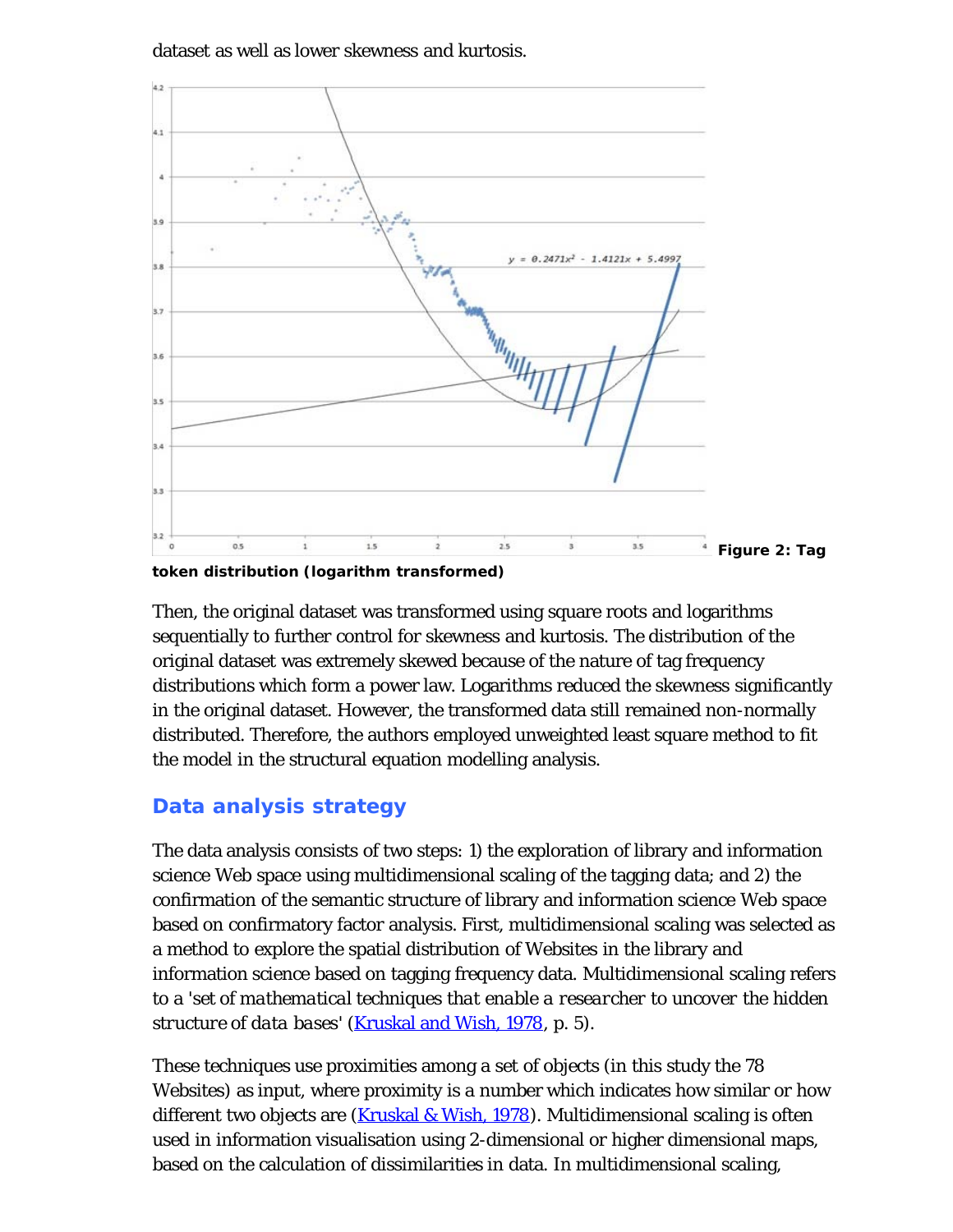objects of interest are usually projected on a two-dimensional or three-dimensional spatial map to show how closely the objects are located to each other in the space.

In this study, a three-dimensional multidimensional scaling map was drawn using the Euclidean distance. We computed dissimilarities between Websites based on the tag frequency pattern of each Website, and then applied multidimensional scaling using [XLSTAT,](http://www.xlstat.com/en/) a software package that produces a 3-D visualisation of a multidimensional scaling map. By exploring the 3-D output of the selected 78 Websites mapping, we clustered the Websites belonging to the same category to investigate whether the Websites in the same category tend to be located adjacent to each other in the Web space based on tagging patterns.

Second, structural equation modelling is applied to confirm the exploratory findings from multidimensional scaling and to investigate more detailed semantic relationships among the selected entities. Structural equation modelling, which is also known as the covariance structural model is a multivariate statistical analysis technique for establishing, estimating, and verifying relational models (Hoyle and Panter, 1995). In structural equation modelling, researchers need to come up with their own conceptual model based on their exploratory findings, assumptions, or theories. Then, structural equation modelling confirms the predefined conceptual model by fitting the model with the empirical observation data. In this study, a confirmatory factor analysis is employed to confirm the semantic structure of library & information science Web space. A confirmatory factor analysis is used to "confirm" a particular pattern of relationships predicted on the basis of a predefined model or structure (Kim, 2007)

In this study, two levels of conceptual models are established as shown in Figures 8 and 9. The first-order model consists of ten predefined categories and their associated Websites as in Appendix 1. The main objectives of the first-order model analysis are to investigate the relationships between the ten categories and the seventy-eight Websites, which is represented by factor loadings (*Λ* matrix), and the correlation amongst the ten categories, which is represented by correlation coefficients (*Φ* matrix). This first-order model can be presented by multiple equations in structural equation modelling. Equation 1 includes the parameters of factor loadings  $(\lambda_{ij})$ , which show the numerical relationships between the latent constructs (categories) (*ξj*) and observations (tag frequency patterns for each site) (*Xi* ). Specific numbers of parameters to be estimated are addressed in the Results section.

$$
X_i = \lambda_{ij} * \xi_j + \delta_{Xi} \quad (3)
$$

where  $\xi_i$  = latent construct (category),  $\lambda_{ii}$  = factor loading,  $\delta_{Xi}$  = unexplained variation.

After the first-order model, the authors applied a second-order confirmatory factor analysis to examine higher semantic structure. In this second-order model, the three higher constructs, *school*, *organization* and *library* were added to the model (see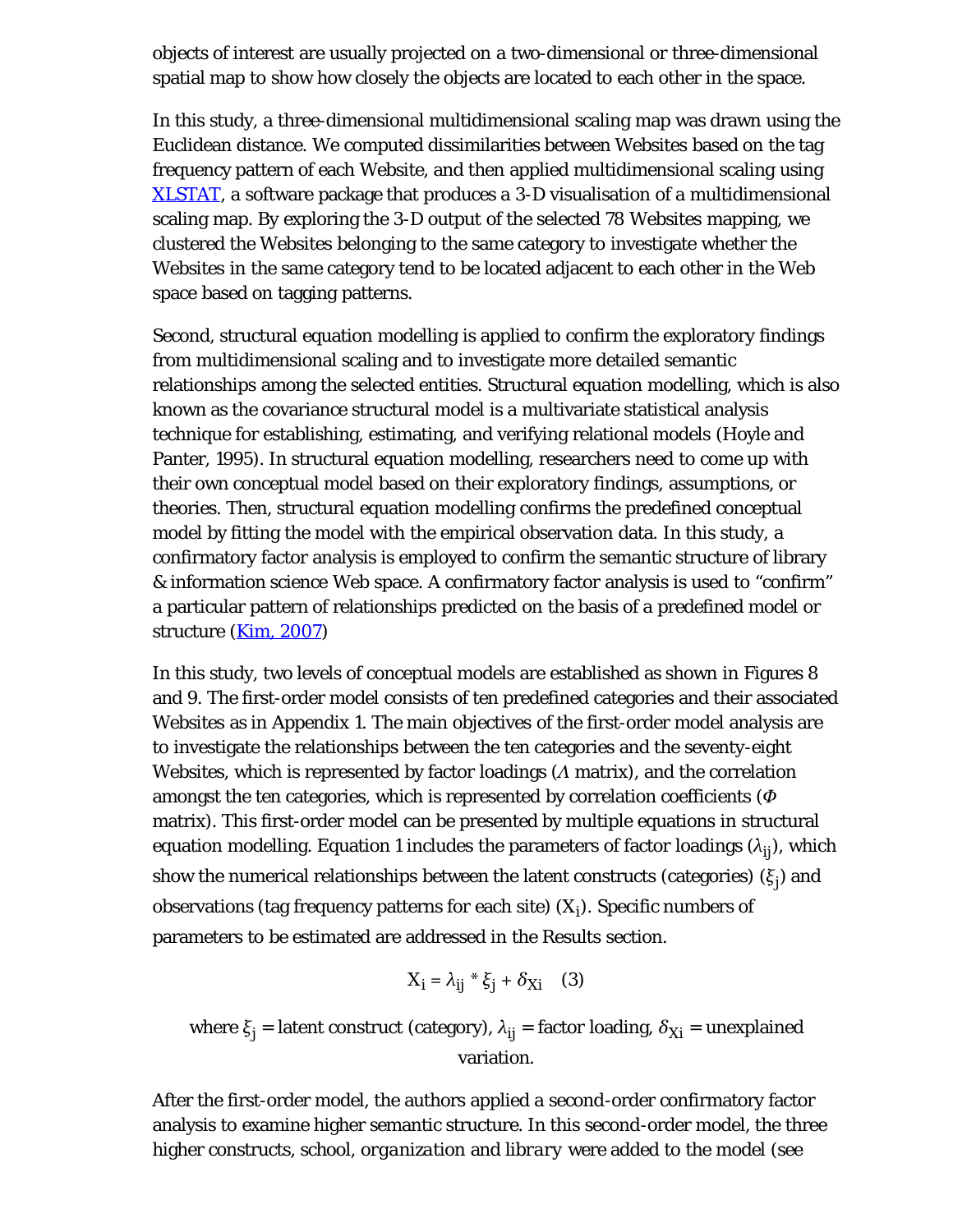Figure 9). In the second-order model, the hierarchical relationships between the ten first-order constructs and the three second-order constructs are mainly investigated. The uniqueness of this study lies in that it attempts to investigate hierarchical relationships among different categories in the Web space. In this case, the higher constructs (school, organization, and library) are exogenous, the while the ten constructs are endogenous. Thus, in the second-order model, the ten constructs are presented as *η* (endogenous side) in equations, while three higher constructs are presented as *ξ* (exogenous side; School(*ξ1*), organization(*ξ2*), and Library(*ξ3*)). Then, ten parameters of *Γ* matrix, which relates three second-order constructs to ten firstorder constructs, was estimated. The second-order model can be summarised as the sequential combination of first-order equations and second-order equations. The specific numbers of parameters to be estimated are addressed in the Results section.

First-order model:

$$
\underline{X} = \Lambda_X(\eta) + \underline{\varepsilon} \quad (4)
$$

where  $\Lambda_X$  = factor loading matrix,  $\eta$  = first-order construct (endogenous),  $\varepsilon$  = unexplained variance.

Second-order model:

$$
\eta = \Gamma(\xi) + \zeta \quad (5)
$$

where *η* = first-order construct (endogenous), *ξ* = second-order construct (exogenous), *Γ* = structural relationship between first-order and second-order constructs,  $\zeta$  = unexplained variance.

#### **Results**

The social tag patterns in the selected 78 Websites were initially explored using multidimensional scaling. Using the Euclidean distance model, a three-dimensional plot was drawn as shown in Figure 3. The multidimensional scaling analysis exhibited a fair mapping result: Stress value =  $0.9094$ ,  $R^2 = 0.9829$ . The MDS analysis results showed that the Websites belonging to the same category were closely located on the map. Schools sites including three different types of schools (*library and information science programme not iSchool*, *iSchool with library and information science programme*, and *iSchool not library and information science programme*) were clustered closely to each other. Also, academic libraries and public libraries formed their own groups in the space respectively. organization sites seem to be located adjacent to each other, and in particular, State Library Association sites showed strong coherence around the centre of the three-dimensional space. Figure 3 shows the overall structure of Websites in the library & information science field based on social tag information.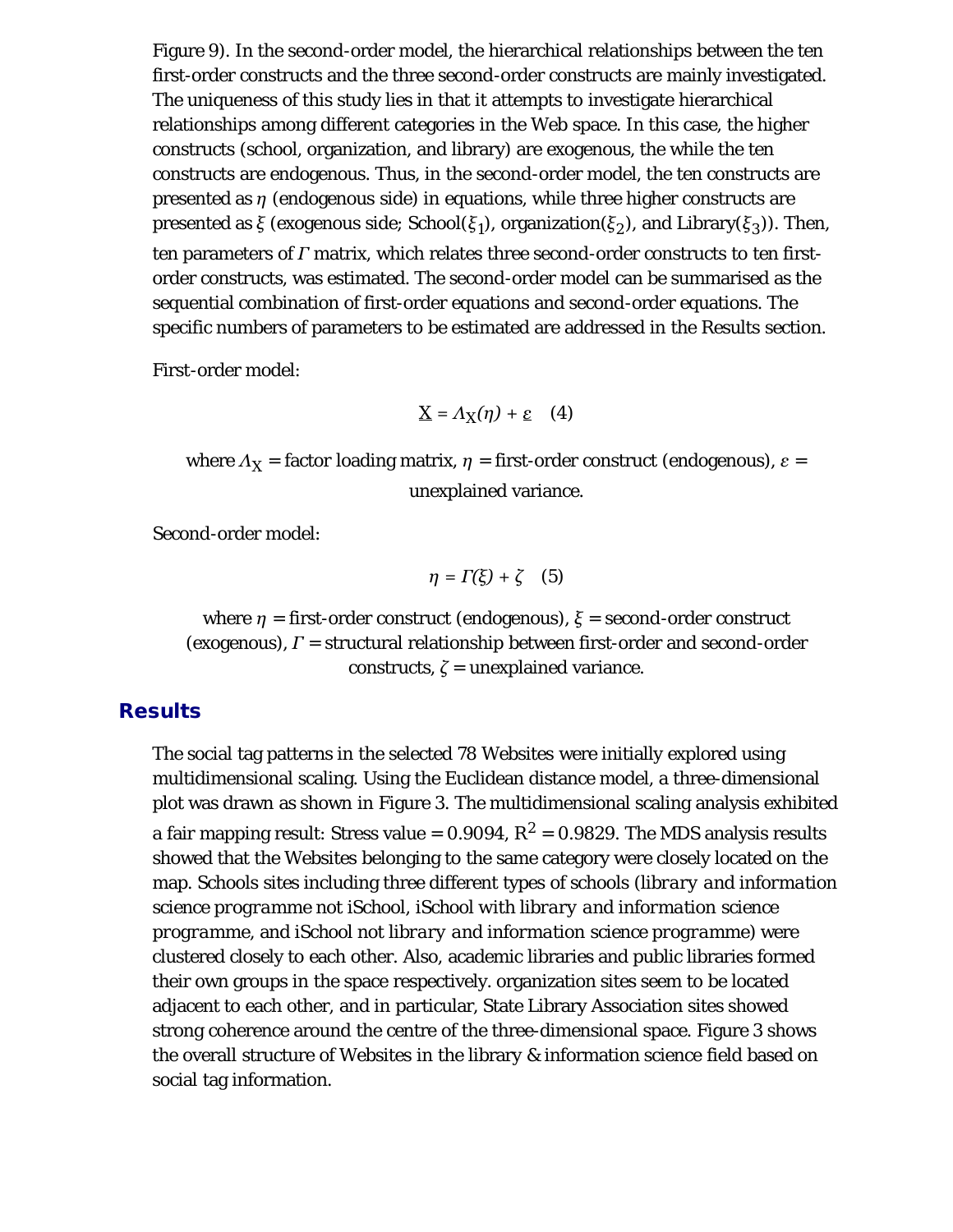

**Multidimensional scaling map of library and information science related Websites based on tag information**

Figure 4 below shows a rotated view to provide a better view of distinct public library sites and organization sites. As shown in the map, the public library sites occupy a specific region in the multidimensional scaling graph which is separate from the regions of other groups. organization sites are also distinctly separate from school sites and academic libraries. However, these overall structure maps might not be able to show the group of special libraries distinctly because of the obscuring effect of overlapping nodes in a three-dimensional view.



**Figure 4:**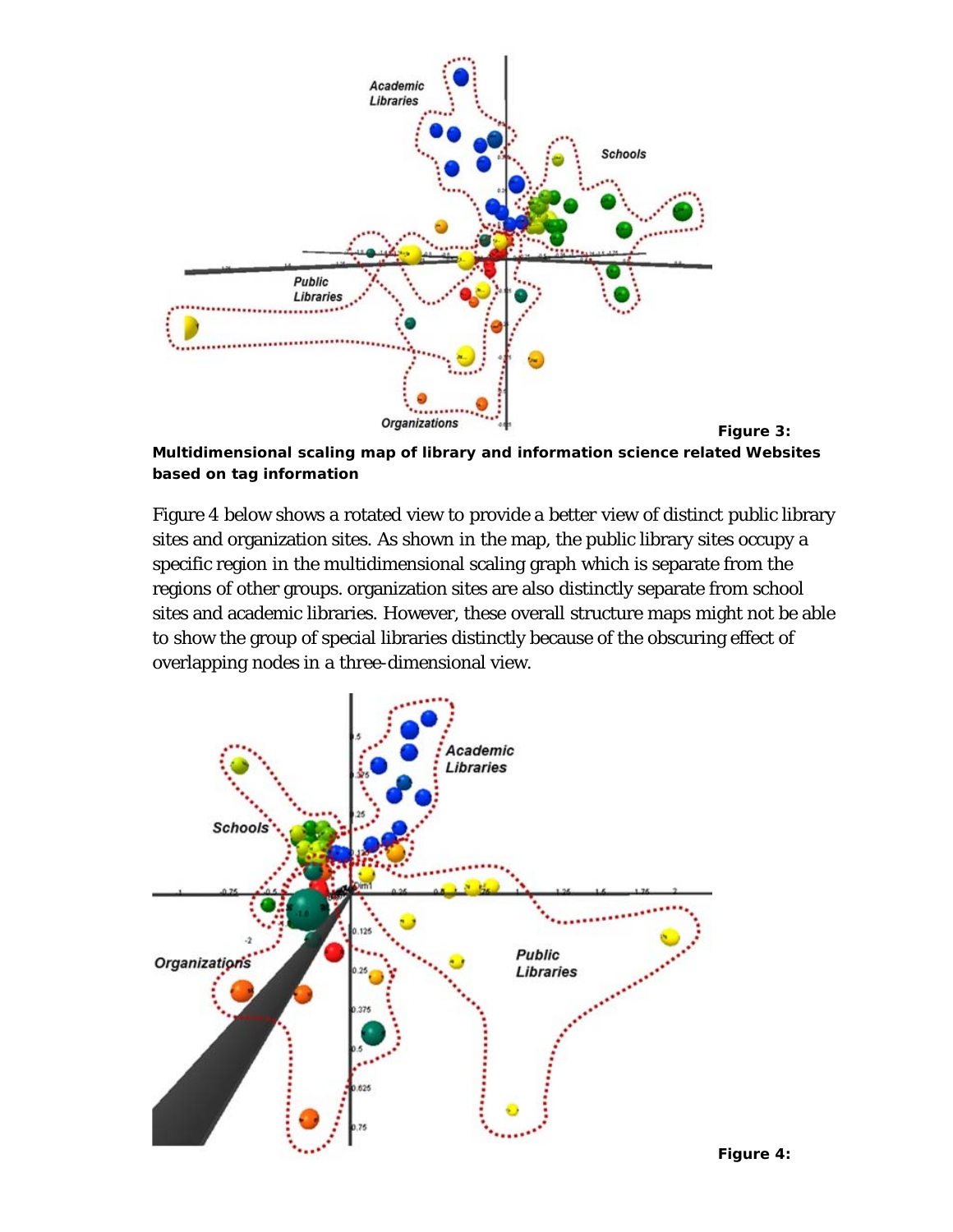**Multidimensional scaling map of library and information science related Websites based on tag information (rotated view)**

To further explore the detailed structure of the nodes, we enlarged the map. Figure 5 shows the enlarged region of school sites. Each type of school site is clustered separately in the region of school sites. Although all school sites are located near each other in the multidimensional scaling graph, on enlarging it was clear that they formed separate groups by type in the school site region.



**Figure 5: Multidimensional scaling map of library and information science related Websites based on tag information: regional view – school sites**

Figure 6 represents the locations of library Websites including academic, public, and special libraries. Each library type formed its own cluster. Academic library sites are densely clustered, whereas special libraries were comparatively dispersed. The public library Websites are also relatively densely grouped, forming a separate cluster.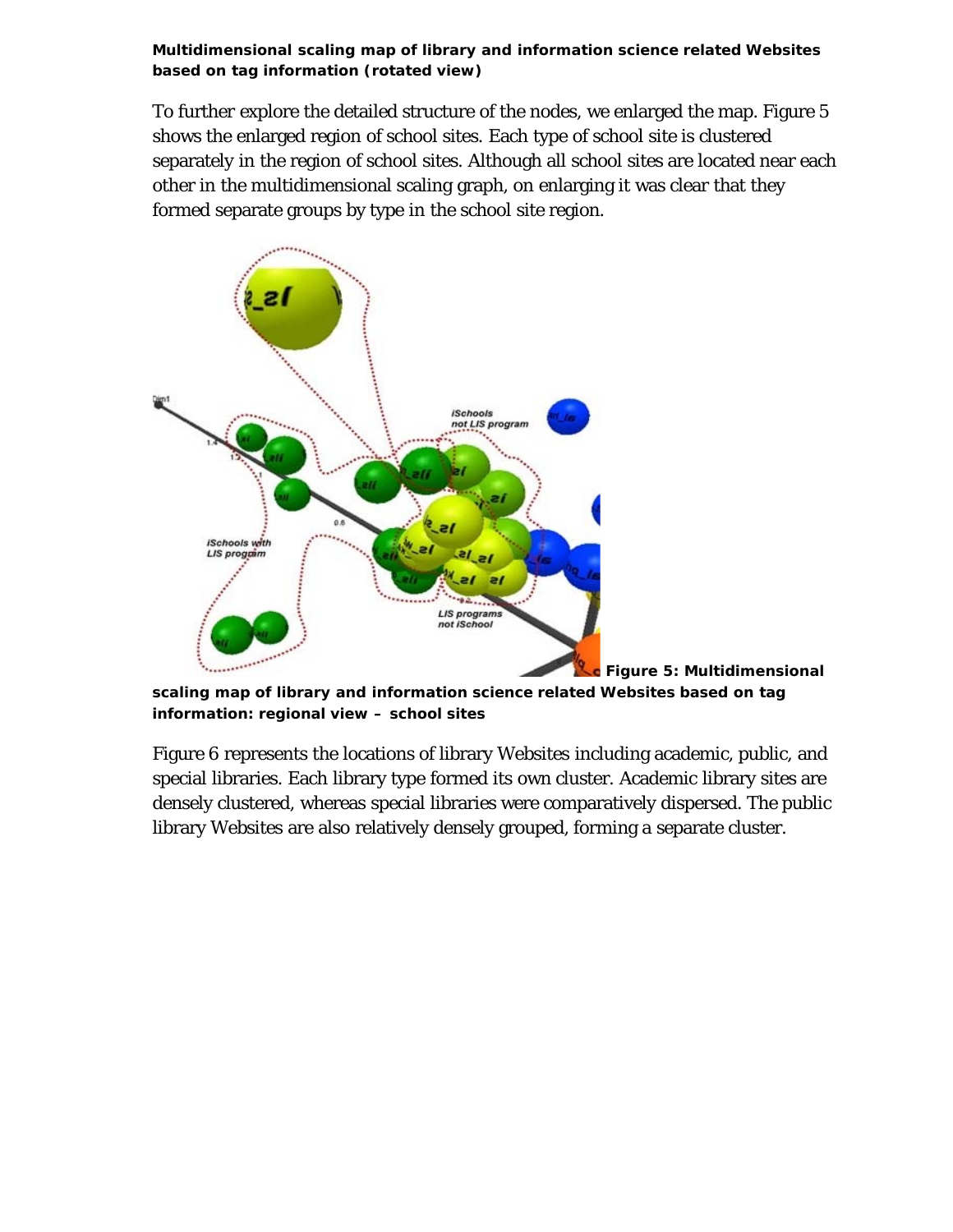

**Figure 6: Multidimensional scaling map of library and information science related Websites based on tag**

**information: regional view – library sites**

This study also examined the organizational region separately in detail. As shown in Figure 7, the sites of each category are projected as a group on the map. Compared to school sites and library sites, the organizational sites do not show clear distinctions between groups. Even after several attempts of rotation of the three-axes dimensional view, the authors failed to find a view that clearly separates the groups without overlapping. That is, there exists some overlapping of nodes in terms of tag patterns in the LIS Web space. State library Websites showed strong coherence clustering densely together whereas academic organizations and special organizations were sparsely dispersed.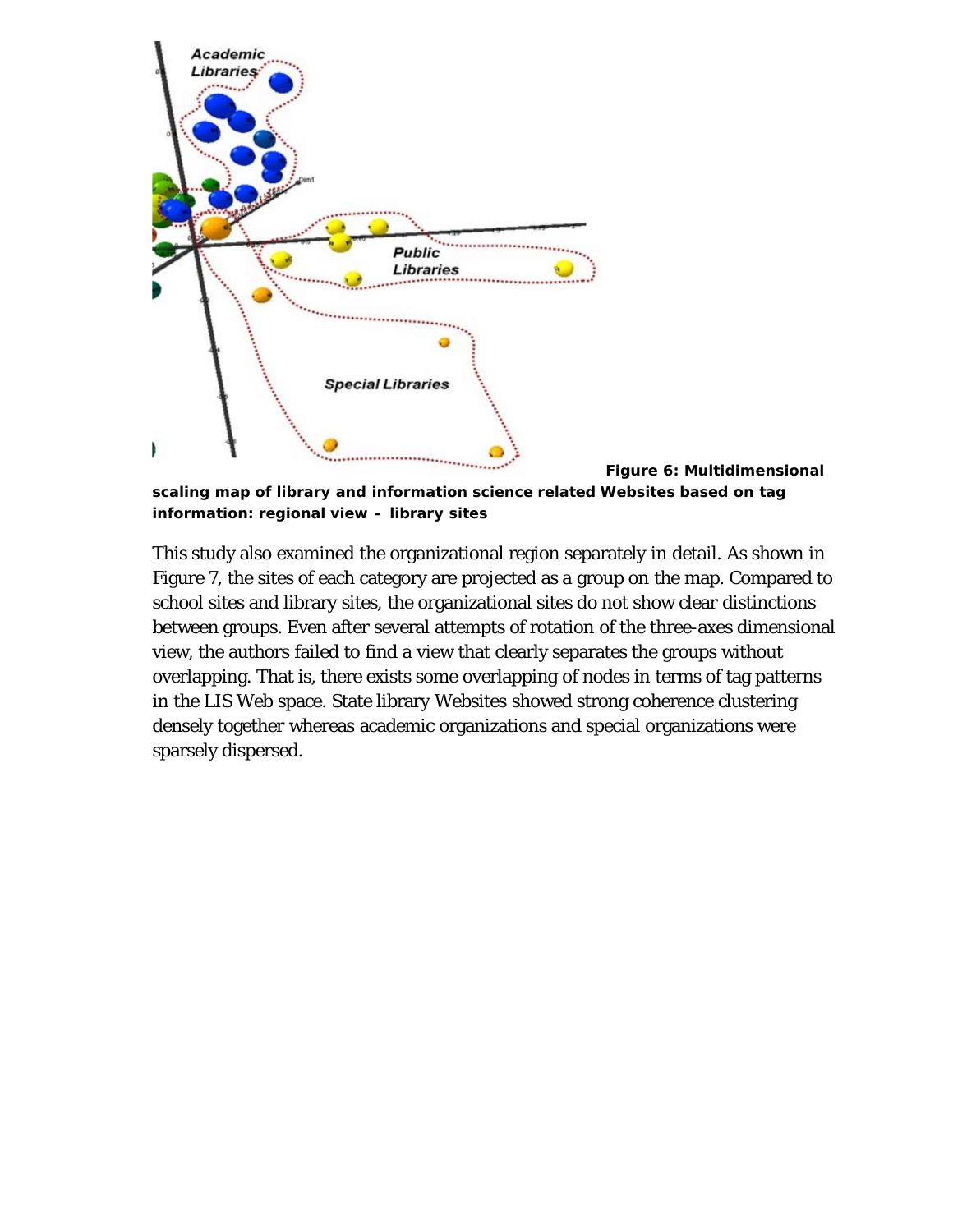

**Figure 7: Multidimensional scaling map of library and information science related Websites based on tag information: regional view – organizational sites**

Next, to explain the structure of Web space based on tag information, a confirmatory factor analysis was applied using structural equation modelling. Ten constructs were identified using seventy-eight Websites selected through consultation with two library and information science domain experts. The first-order model is comprised of seventy-eight observed variables (Websites), eighty-eight latent variables (ten constructs and seventy-eight residuals). The model involved eighty-eight exogenous variables and seventy-eight endogenous variables. A total of 201 parameters were to be estimated, including sixty-eight factor loading estimates, forty-five covariance estimates and eighty-eight residuals. Figure 8 presents the identified model to explain the structure of Websites in the field of library and information science. Each construct was loaded with four to nineteen items respectively. Using [AMOS 18,](http://www.spss.com/amos/) the authors fit the model using the variance-covariance matrix derived from tag information. To freely fit the model from the assumption of multi-normality, the unweighted least squares method was adopted.

The overall fit of this structural equation model was tested using the following criteria of the goodness-of-fit indices: GFI>0.90, AGFI>0.85, NFI>0.90, RMR<0.05 (*Kim,* 2007). The structural equation model of the suggested library and information science structure exhibits an adequate fit: GFI=0.977, AGFI=0.976, NFI=.971, RMR=0.001. The factor loadings of items to their associated constructs ranged between 0.374 and 0.909. Two cases including *Department of Information Systems, University of Maryland—Baltimore County* and *School of Information Systems and Management, Carnegie Mellon University* exhibited relatively low factor loadings of less than 0.5. The *Department of Information Systems, University of Maryland— Baltimore County*, whose programme name is *information systems*, showed a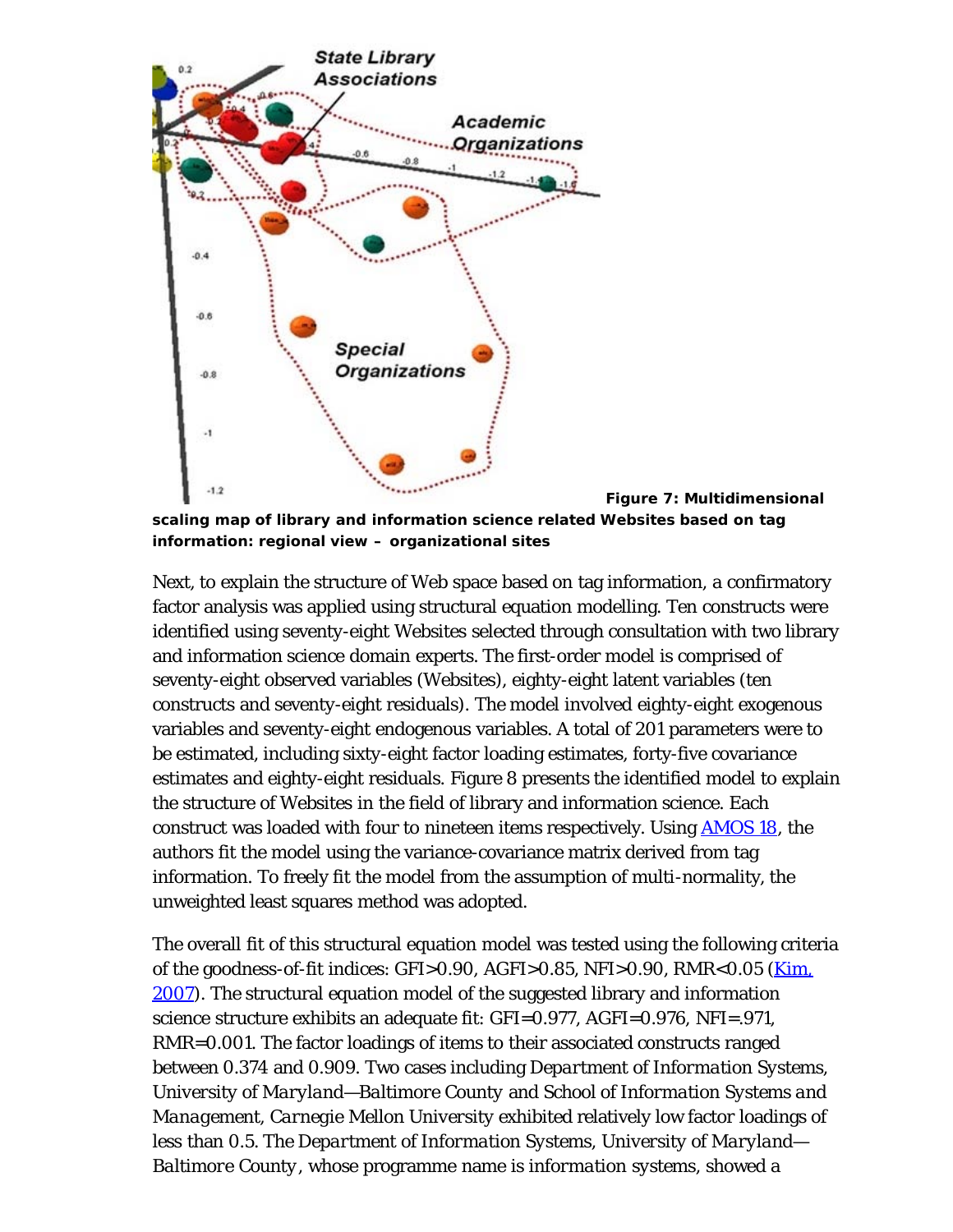different tag frequency pattern focusing more on *system*-related terms. Also, the *School of Information Systems and Management, Carnegie Mellon University* differs from other iSchools showing more frequencies related to *systems* and *;management* terms. Except for these two cases, all the factor loadings estimated in the model were higher than 0.5, which revealed that the identified constructs were well explained and the associated items had been placed in the correct category. Factor loadings estimated between constructs and associated Websites in the model are presented in Appendix 2.



**Figure 8. A first-order confirmatory factor analysis in library and information science Website based on tag frequency data**

Correlation coefficients between constructs were also computed from an *Φ* matrix. Table 1 shows the correlation coefficients between constructs. The correlation coefficients between similar constructs turned out comparatively high. For instance, iSchool with library and information science programme and library and information science programme not iSchool, which share the common characteristics of library and information science programmes, showed high correlation coefficients, 0.830. iSchool and library and information science school and iSchool not library and information science school, Special organization and Academic organization, and Private school academic library and Public school academic library also exhibited relatively high correlation coefficients, 0.895, 0.986, and 0.976 respectively. Conversely, the correlation between less relevant constructs showed lower correlation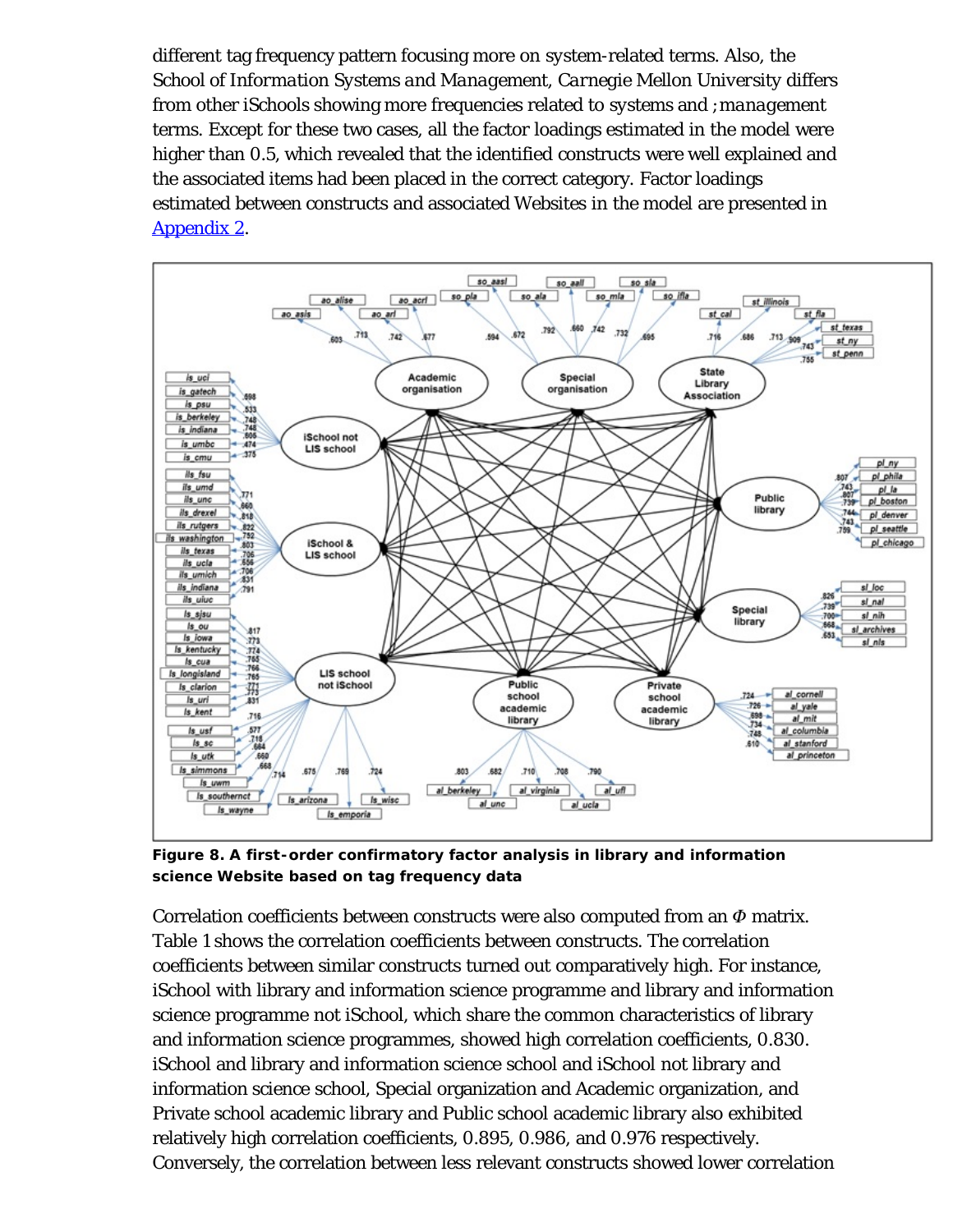coefficients, such as iSchool not library and information science programme and State library association (0.021) and iSchool not library and information science programme and Public library (0.164). This structural equation modelling result reveals that social tagging information associated with Websites can show similarities between the structure of Websites and real world structure in the library and information science field.

To further scrutinise the higher-order semantic structure of Websites in the library and information science field, a second-order confirmatory factor analysis was conducted using structural equation modelling. Along with ten constructs, three second-order constructs were added to the first-order model including School, Library, and organization. A total of 169 parameters were to be estimated, including seventy-five factor loading estimates, three covariance estimates, and ninety-one residual estimates. Figure 9 presents the identified second-order model to explain the semantic structure of library & information science field Websites. Again, the unweighted least squares method was adopted. The structural equation model of the second-order confirmatory factor analysis shows an adequate fit: GFI=0.970, AGFI=0.968, NFI=.962, RMR=0.001 (where criteria for the goodness-of-fit: GFI>0.90, AGFI>0.85, NFI>0.90, RMR<0.05).

For this second-order model, the correlation coefficients between the second-order constructs were also calculated. The correlation coefficients between the higher order constructs was moderately high, and in particular, the correlation coefficient between Library and organization was high at 0.445. Pearson *r* was 0.348 between School and Library, while it was 0.383 between School and organization.

|                                | <b>iSchool</b> | iSchool Acad. Special |      |      |            |      | State<br>Public Special | <b>Private Public</b><br>U. | U.            |
|--------------------------------|----------------|-----------------------|------|------|------------|------|-------------------------|-----------------------------|---------------|
|                                | &<br>LISS.     | not<br>LISS.          | Org. | Org. | Lib.<br>Α. | Lib. | Lib.                    | Acad.<br>Lib.               | Acad.<br>Lib. |
| LISS.<br>not<br><b>iSchool</b> | .895           | .609                  | .430 | .402 | .327       | .246 | .231                    | .354                        | .412          |
| <b>iSchool</b><br>&<br>LISS.   |                | .830                  | .437 | .322 | .221       | .214 | .227                    | .334                        | .417          |
| <b>iSchool</b><br>not<br>LISS. |                |                       | .365 | .160 | .021       | .164 | .221                    | .339                        | .418          |
| Acad.<br>Org.                  |                |                       |      | .986 | .807       | .346 | .334                    | .460                        | .492          |
| <b>Special</b><br>Org.         |                |                       |      |      | .868       | .366 | .380                    | .369                        | .412          |
| <b>State</b><br>Lib.<br>А.     |                |                       |      |      |            | .345 | .215                    | .326                        | .354          |
| <b>Public</b><br>Lib.          |                |                       |      |      |            |      | .740                    | .763                        | .805          |
| <b>Special</b>                 |                |                       |      |      |            |      |                         | .575                        | .639          |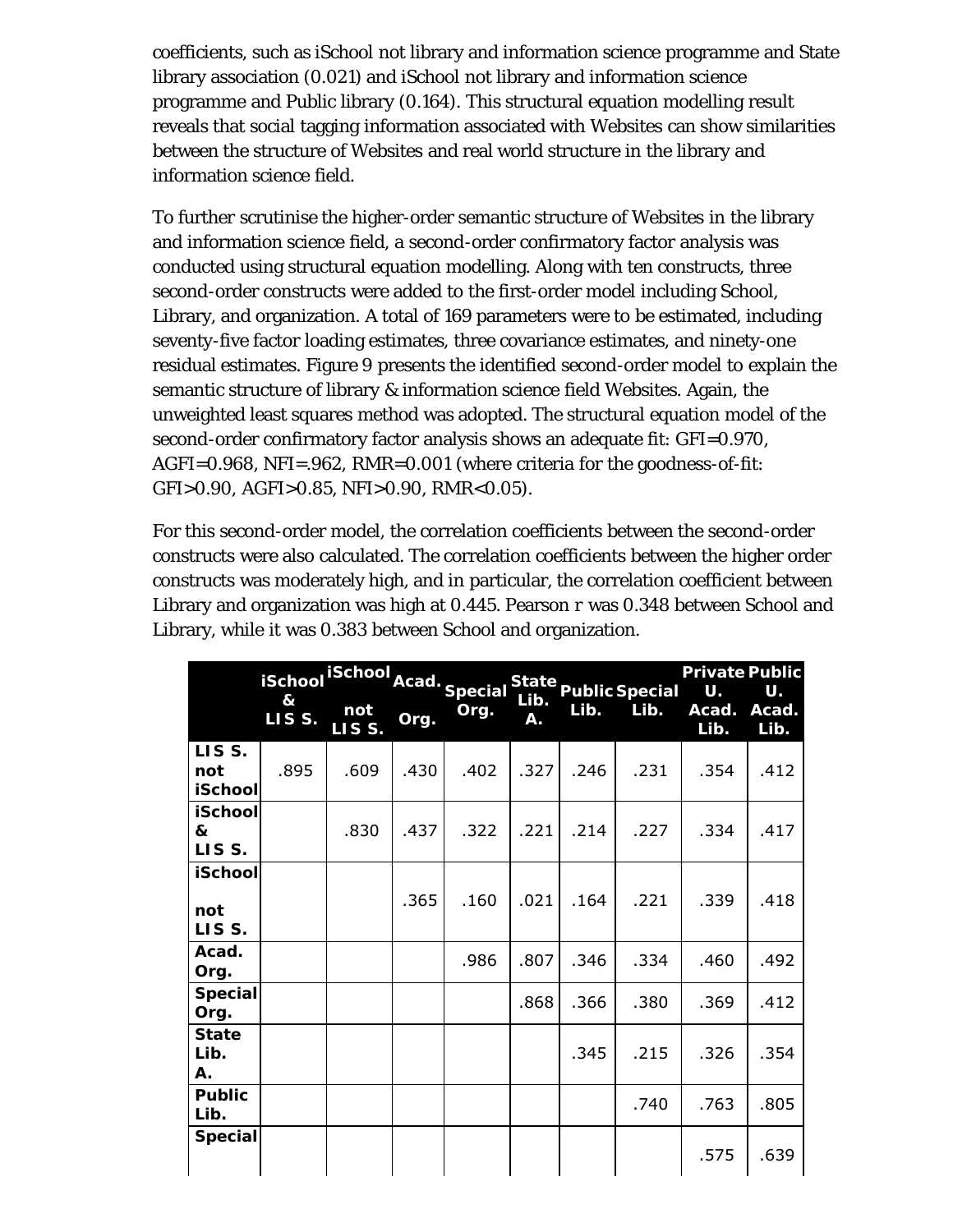| Lib.                                                                              |  |  |  |  |  |  |  |      |
|-----------------------------------------------------------------------------------|--|--|--|--|--|--|--|------|
| <b>Special</b>                                                                    |  |  |  |  |  |  |  |      |
|                                                                                   |  |  |  |  |  |  |  | .639 |
| Lib.                                                                              |  |  |  |  |  |  |  |      |
| (Abbreviation: S.- School; Lib.-Library; U.- University; Org. - organization; A.- |  |  |  |  |  |  |  |      |
| Association; Acad. - Academic)                                                    |  |  |  |  |  |  |  |      |





**Figure 9. A second-order confirmatory factor analysis in library and information science Websites based on tag frequency data**

#### **Discussion**

This study suggested a new statistical approach in tag structure studies, and answered two research questions empirically. First, social tags show different dimensions in the Web space of the library and information science field, ranging from including library and information science Programme Not iSchool, iSchool with library and information science programme, iSchool Not library and information science Programme, Academic organizations, Special organizations, State Library Associations, Public Libraries, Special Libraries, Private University Academic Libraries, and Public University Academic Libraries. Second, social tags confirmed the real world structure in the field of library and information science. That is, the structure of the tagging data shows similar connections to those present in the real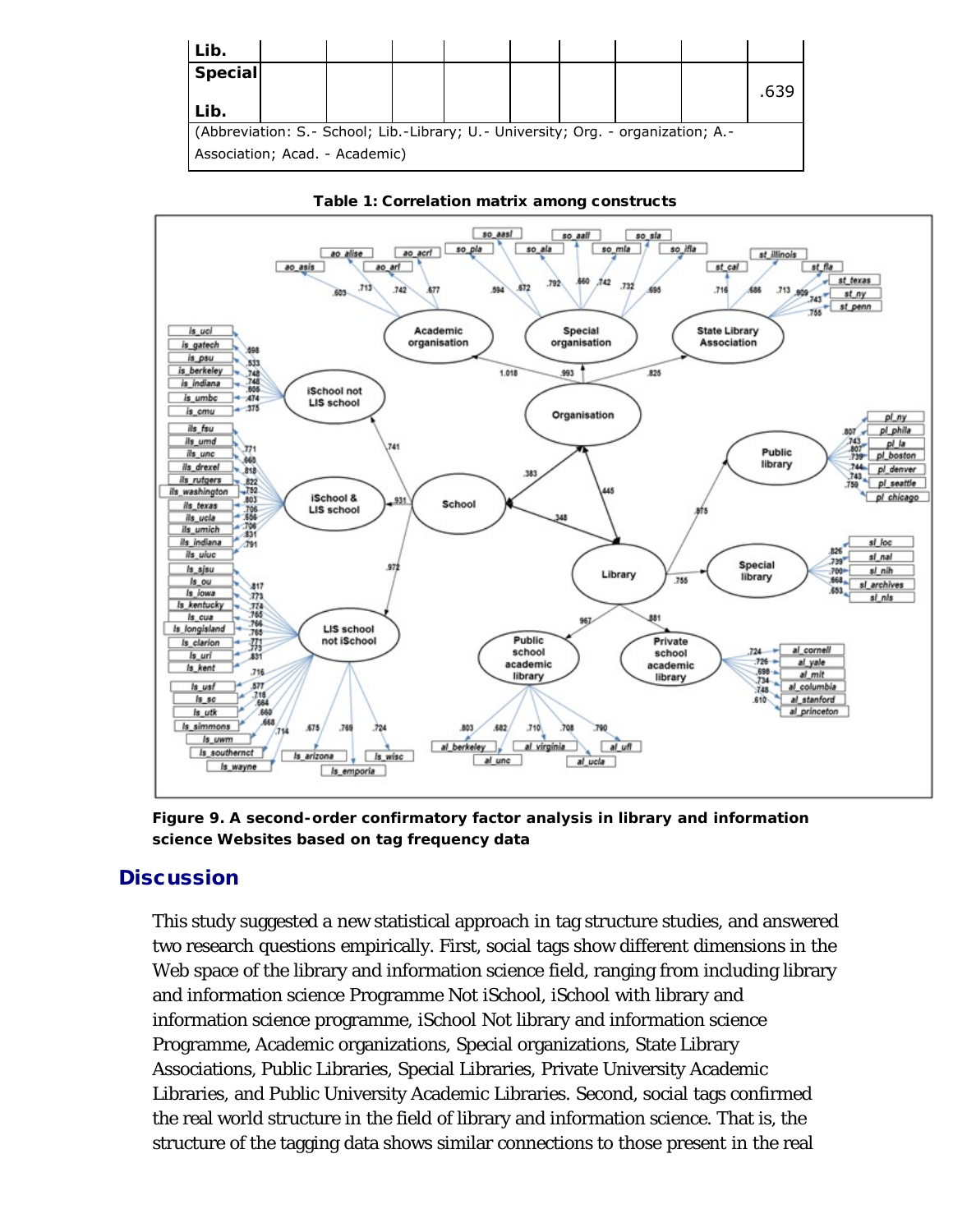world despite the fact that taggers may not be domain experts in the field of library and information science.

In this study we examined two research questions which would allow us to determine the effectiveness of structural equation modelling as an analysis method for tagging data, in comparison with multi-dimensional scaling.

Our first research question examined the distribution of tags using multidimensional scaling.

RQ1: What is the overall distribution of sites in the library and information science field Web space based on social tags?

We found that the overall distribution of sites in the library and information science field based on an analysis of tag space showed a strong similarity between clusters found in a multidimensional scaling graph based on tag usage applied to various library and information science organizations and connections between these organizations present in the field.

Our second research question examined structures in the tagging data using structural equation modelling.

RQ2: How do social tags represent the hierarchical structure of Web space in the field of library and information science?

We found that latent relationships underlying tag terms can be used to represent the relationships between the selected Websites. Structural equation modelling calculated correlation coefficients between the Websites. It enables us to numerically represent how the Websites are associated with each other, and consequently show the structure of Web space in the field of library and information science. The results revealed that closer relationships exist between the Website groups with similar characteristics. More importantly, we analysed the hierarchical structure of Web space by using a second-order model of structural equation modelling. The secondorder model numerically identifies higher level latent concepts in the Web space, such as organization, school, and library.

## **Methodological implications**

This study suggested a new statistical approach, structural equation modelling, in tag structure studies, and found that structural equation modelling also can be a useful data analysis method to investigate the structure of data in informetrics studies. In addition, the authors found that structural equation modelling has some advantages over multidimensional scaling. First, as we have seen above, structural equation modelling enables us to compute correlation coefficients between constructs. In multidimensional scaling, it is not possible to define the numeric relationships between different groups. In structural equation modelling, however, we can easily come up with the correlation coefficients between different constructs which can be derived from the *Φ* matrix of the structural equation model. Second, structural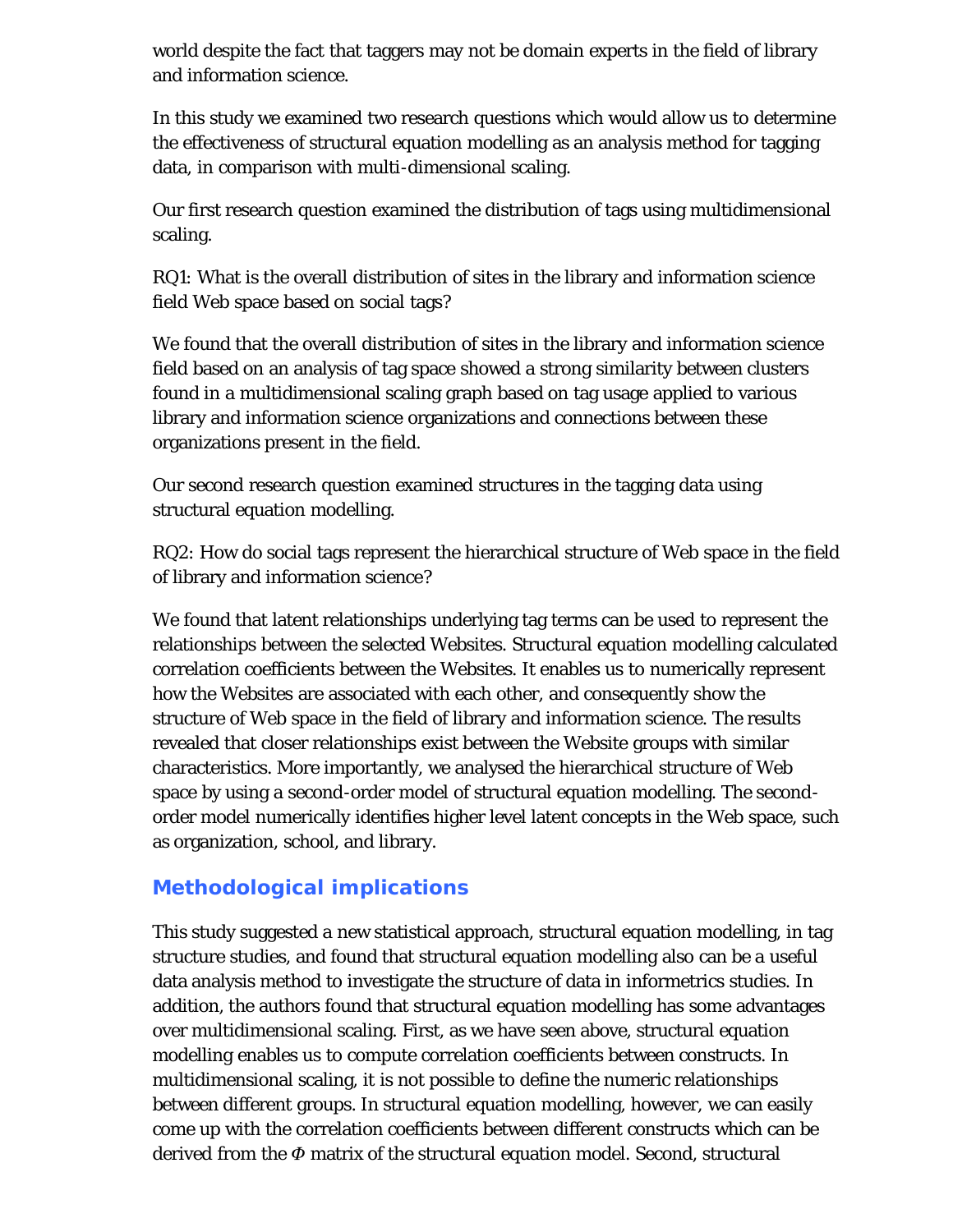equation modelling is a more flexible and effective way to investigate hierarchical structures of data than multidimensional scaling.

This study investigated the hierarchical relationships among different levels of categories on the Web space. If we design second- or higher-order models, complicated semantic structures of data can be analysed using structural equation modelling. Structural equation modelling offers hierarchical analyses which can be used to calculate numeric relationships between different higher order constructs, which enables quantitative semantic Web analysis based on social tagging information. Structural equation modelling can be useful to numerically examine hierarchical relationships in various browsing categories used in the Web. Third, structural equation modelling results are easier to interpret than multidimensional scaling because it provides more detailed information about a construct and its associated variables. The confirmatory factor analysis results present factor loadings (*Λ* matrix), which explain how each variable is loaded by a construct. In multidimensional scaling analysis, researchers rely on intuitive interpretation of clustering, and it can be more difficult to determine how each Website is associated with the identified group. Structural equation modelling analysis estimates a specific relationship between a Website and its corresponding construct. Fourth, as in multidimensional scaling, structural equation modelling can be applied freely from the assumption of multi-normality of variables when using the unweighted least squares model fitting method. Usually, the distributions of tagging frequency are skewed even after data transformation using mathematical functions such as square roots and logarithm. This non-normality has been an obstacle to employing multivariate statistical methods in informetrics studies. However, structural equation modelling can use the unweighted least squares method as a model fit function for non-normally distributed data. Thus, structural equation modelling can be applied to a data set of social tagging data regardless of the non-normality of the dataset.

However, a confirmatory factor analysis using structural equation modelling has a critical limitation because of its nature as confirmatory analysis. Despite the strengths of structural equation modelling method, it is not appropriate for initial exploration of a dataset. Basically, structural equation modelling allows researchers to fit an identified model to empirical data. Thus, to identify the model, researchers need to predefine the model based on domain knowledge in a specific area, which requires initial analysis of the data using other methods. That is, without a pre-defined model structural equation modelling cannot be used. Therefore, the authors suggest using multidimensional scaling and structural equation modelling together in informetrics studies. Multidimensional scaling is an effective and easy-to-apply method for exploring the nature of data, while structural equation modelling is an optimal method to elaborate and confirm the observed patterns of a dataset. Researchers could apply multidimensional scaling to initiate the analysis of a specific dataset to see the distribution of patterns. Then, structural equation modelling would be a strong method to elaborate the initial findings from multidimensional scaling, and confirm the findings or ideas empirically.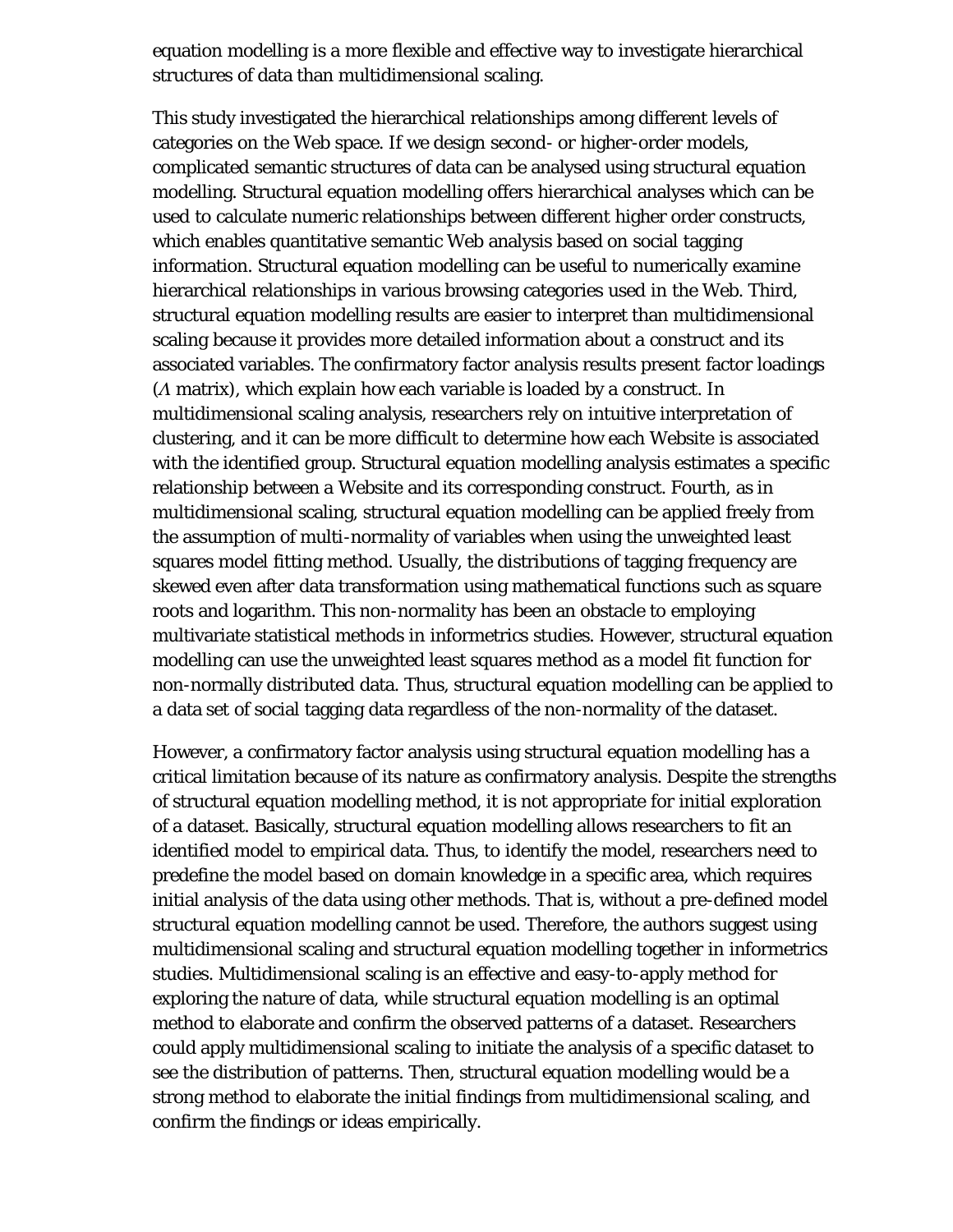## **Theoretical and practical implications**

Mathematical modelling of tag data has been conducted since the beginning of tag research. Many studies have examined mathematical models using univariate statistics, network analysis and graph theory. Some studies also used co-tag analysis and multidimensional scaling to examine tag data. All of these studies revealed the structures which are being created by individual taggers as they tag items on social bookmarking sites and especially as multiple taggers assign tags to the same item.

Previous studies have examined tags as index terms and suggested ways to enhance the indexing properties of tags. This study examines structures present in the aggregate collections of tags associated with specific items and uses statistical modelling techniques to examine these structures. These techniques could be used to help select clusters of related tags based on the frequency of their use together on strongly correlated Websites. Terms which occur frequently together on strongly correlated Websites suggest strong semantic ties which would be useful for enhancing information retrieval of related Websites in fields outside of library and information science. Additionally, such strong ties would be useful in developing semantic Web applications which rely on linkages between relevant items.

## **Limitations of the study**

First, although the study analysed seventy-eight Websites and 630 core tags, the sample and tag size could be enlarged to better generalise the results. Although we selected core tags by analysing term token distribution, there is still a further need for more sophisticated and effective method to remove unnecessary long tail terms in social tag analysis. Second, the dataset used in this study was collected in 2011 when Delicious.com had a different interface and was still in common use as a social bookmarking system. Changes to the interface, mean that the data may no longer represent current practice on Delicious.com. However, this data thus represents a snapshot of a specific time period in Delicious.com's lifecycle as a social bookmarking system. Delicious.com was originally chosen for this study because it was one of the most popular social bookmarking sites for many years and provided: a) more tagging information than other similar sites and b) more variation in tagging behaviour as it used a broad rather than a narrow folksonomy and had few limits or restrictions on tag formation. This study thus remains relevant as a snapshot of tagging structures present in a system with a broad folksonomy and free tagging at a specific time.

#### **Conclusions**

While previous studies have used mathematical modelling techniques to examine structures in tagging, relatively little research has used multivariate statistical methods, especially factor analysis and structural equation modelling. This study introduced the application of confirmatory factor analysis techniques in tag structure studies and suggests the use of the unweighted least squares model to overcome the problems of non-normality in tagging data.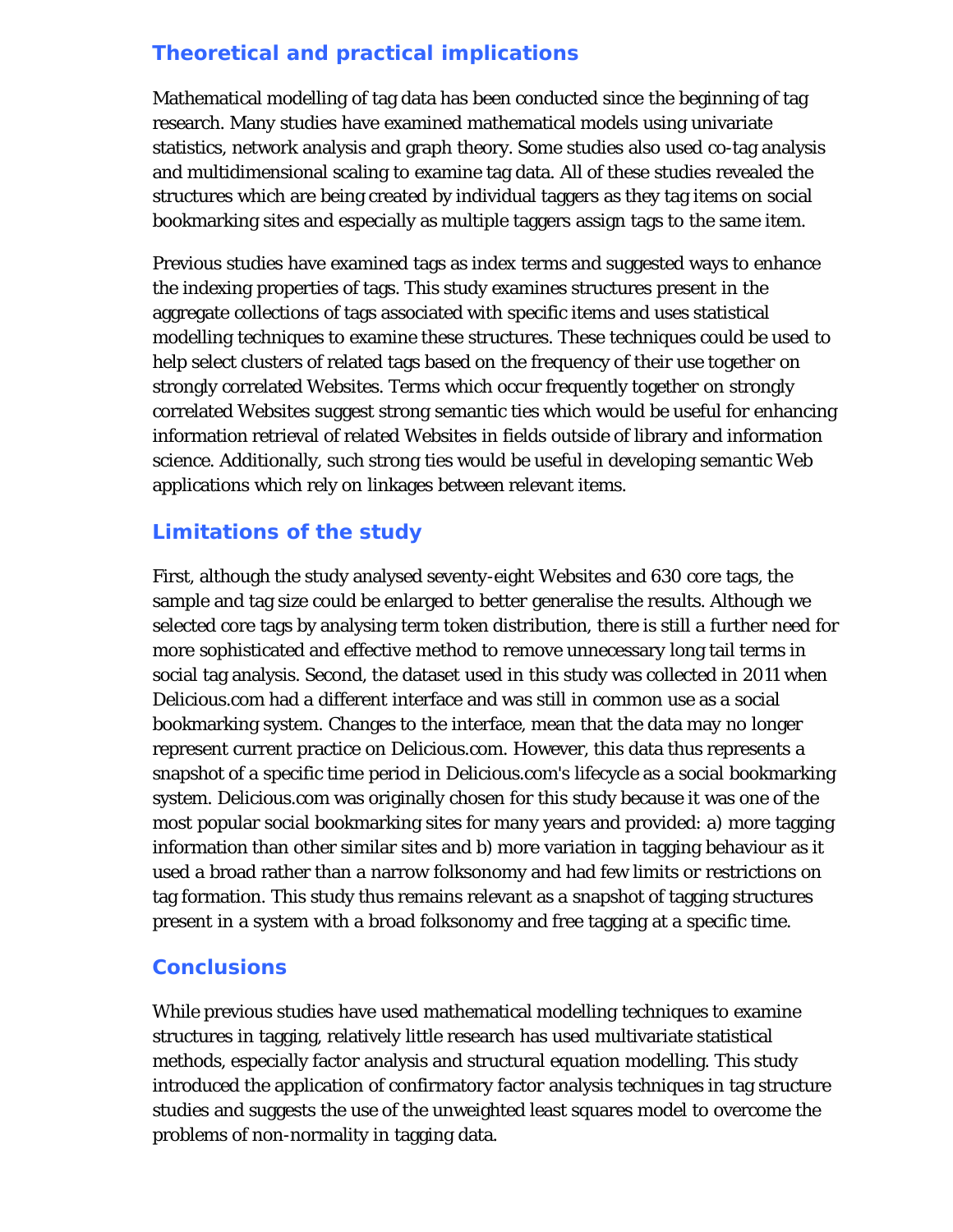This study also demonstrates that tagging data can be used to explore the linkages between Websites and their corresponding organizations. While analyses of links and co-links between Websites have been used for competitive analysis and to define potential competitors in a field, little research has examined this possibility in tagging data or the use of multidimensional scaling and structural equation models to enhance information retrieval and analysis of Web structures.

The critical contribution of this study lies in the fact that the combination of exploratory and confirmatory analysis can be applied to various contexts that involve text analysis. In particular, the suggested mixed approach can be used to analyse user communications or tagging data collected from other social media, such as twitter, Flickr, and Youtube. Previous studies of tagging or social media have analysed statistical features of usage, such as view statistics and access patterns (e.g., *Cheng*, Dale, and Liu, 2008; Zink, Suh, Gu and Kurose, 2008), or explored user generated text focusing on context, sentiment, and opinions using text mining (e.g., Choudhury and Breslin, 2010; Siersdorfer, Chelaru, Nejdl and San Pedro, 2010; Schultes, Dorner and Lehner, 2013; Thelwall, Buckley and Paltoglou, 2012, 2013). However, those studies relied mainly on exploratory analysis, which uncover patterns of something observed from social media text. The confirmatory approach will provide richer results of social media text analysis. Most importantly, structural equation modellingbased text analysis will enable researchers to further analyse the relationships between latent constructs derived from text mining, which is the significant methodological improvement in text analysis.

Future research can be extended to other types of Web data derived from different social media, such as Twitter, Flickr, and Instagram to examine the differences between narrow and broad folksonomies using the analysis methods described above. For example, user tags and other descriptive text (e.g., title, description, etc.) in Flickr items can imply structural relationships amongst items. More important, the researchers plan to apply the suggested method to a larger dataset. The methods suggested herein, structural equation modelling-based analysis, can be applicable to detect hidden hierarchical semantic structure underlying the text data generated by users.

#### About the authors

**Soohyung Joo** is an assistant professor in the School of Information Science at the University of Kentucky. His main research areas include digital libraries, information retrieval, information system design, and data analytics. He can be contacted at: [soohyung.joo@uky.edu.](mailto:soohyung.joo@uky.edu)

**Margaret E.I. Kipp** is an associate professor and member of the Knowledge Organization Research Group, School of Information Studies, University of Wisconsin-Milwaukee. Her research interests include social tagging, information organization on the Web, classification systems, information retrieval, collaborative Web technologies and the creation and visualization of structures in information organization systems. She can be contacted at **kipp@uwm.edu**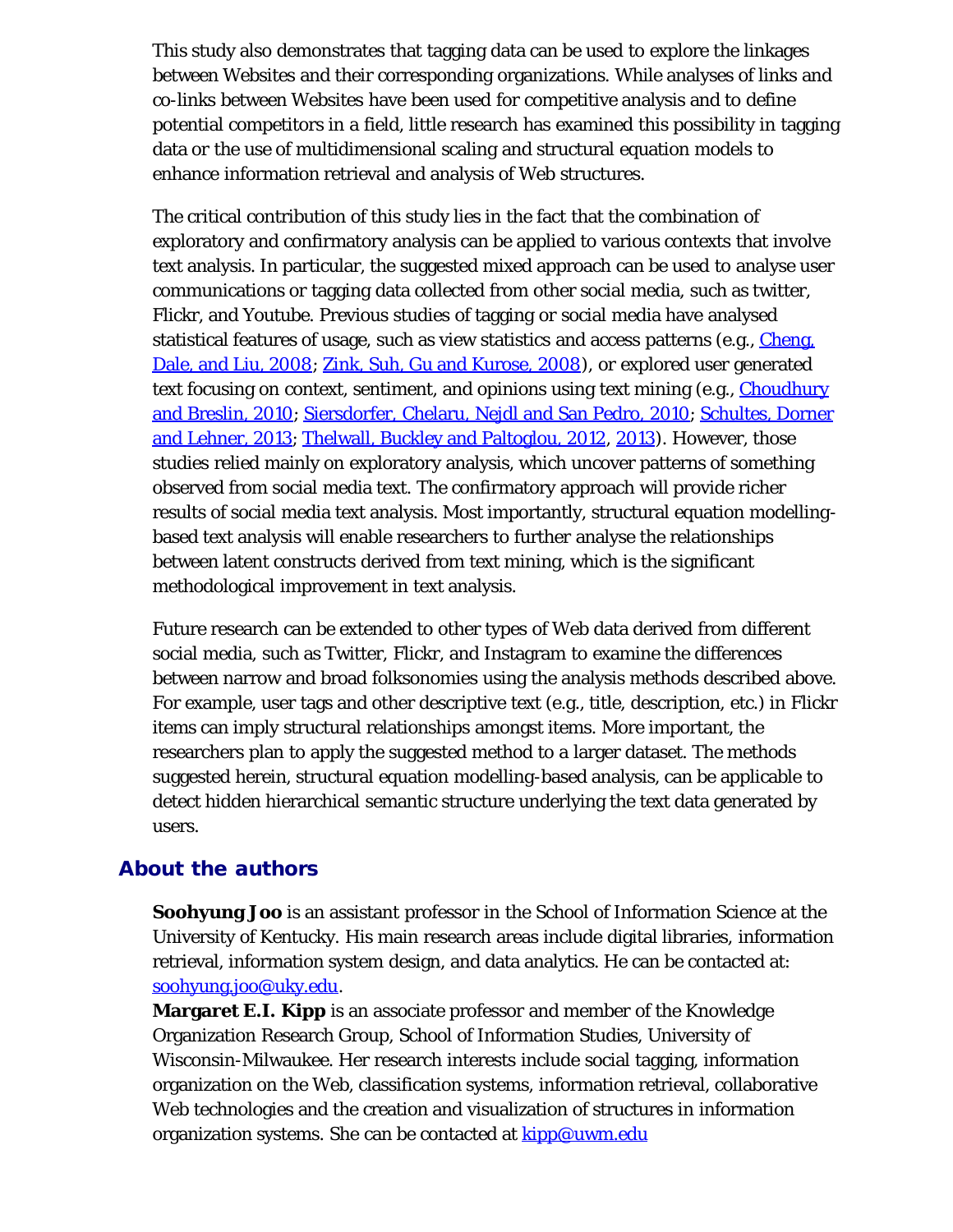- Al-Khalifa, H. S. & Davis, H. C. (2006). Measuring the semantic value of folksonomies. In *Innovations in Information Technology 2006, Nov. 19–21, Dubai, the United Arab Emirates.* (pp. 1-5). New York, NY: IEEE.
- Andrews, P., Zaihrayeu, I. & Pane, J. (2012). A classification of semantic annotation systems. *Semantic Web, 3*(1), 223-248.
- Arrington, M. (2011, April 27). [Yahoo sells Delicious to YouTube founders.](http://www.webcitation.org/6cB5AKi0Z) Retrieved from http://techcrunch.com/2011/04/27/yahoo-sells-delicious-to-youtube-founders (Archived by WebCite® at http://www.Webcitation.org/6cB5AKi0Z)
- Bar-Ilan, J., Zhitomirsky-Geffet, M., Miller, Y. & Shoham, S. (2012). Tag-based retrieval of images through different interfaces: a user study. *Online Information Review, 36*(5), 739- 757.
- Cantador, I., Konstas, I. & Jose, J.M. (2011). Categorising social tags to improve folksonomybased recommendations. *Web Semantics: Science, Services and Agents on the World Wide Web, 9*(1), 1-15.
- Capocci, A. & Caldarelli, G. (2008). Folksonomies and clustering in the collaborative system CiteULike. *Journal of Physics A: Mathematical and Theoretical, 41*(22), 224016.
- Cattuto, C., Loreto, V. & Pietronero, L. (2006). [Collaborative tagging and semiotic dynamics.](http://www.webcitation.org/6cB5lL08K) *Proceedings of the National Academy of Sciences of the United States of America, 104*(5), 1461-1464. Retrieved from http://arxiv.org/abs/cs/0605015 (Archived by WebCite® at http://www.Webcitation.org/6cB5lL08K)
- Cattuto, C., Baldassarri, A., Servedio, V.D.P. & Loreto, V. (2008). [Emergent community](http://www.webcitation.org/6cCMA2RzC) [structure in social tagging systems.](http://www.webcitation.org/6cCMA2RzC) *Advances in Complex Systems, 11*(4), 595-608. Retrieved from http://arxiv.org/abs/0812.0698 (Archived by WebCite® at http://www.Webcitation.org/6cCMA2RzC)
- Cattuto, C., Baldassarri, A., Servedio, V.D.P. & Loreto, V. (2008). [Emergent community](http://www.webcitation.org/6cCMA2RzC) [structure in social tagging systems.](http://www.webcitation.org/6cCMA2RzC) Retrieved from http://arxiv.org/abs/0812.0698 (Archived by WebCite® at http://www.Webcitation.org/6cCMA2RzC)
- Chen, Y. N. & Ke, H. R. (2013). An analysis of users' behaviour patterns in the organization of information: a case study of CiteULike. *Online Information Review, 37*(4), 638-656.
- Cheng, X., Dale, C. & Liu, J. (2008). Statistics and social network of youtube videos. In *Proceedings of the 16th International Workshop on Quality of Service, Jun. 2–4, Enschede, The Netherlands.* (pp. 229-238). New York, NY: IEEE.
- Choudhury, S. & Breslin, J. G. (2010). User sentiment detection: a YouTube use case. In Josephine Griffith, Conor Hayes, Michael G. Madden, Denis O'Hora & Colm O'Riordan. (Eds.), *The 21st National Conference on Artificial Intelligence and Cognitive Science, Aug. 30–Sep. 1., Galway, Ireland.* (pp. 1-10). Galway, Ireland: Digital Enterprise Research Institute.
- DeVellis, R. F. (2003). *Scale development: theory and applications.* Thousand Oaks, CA: Sage Publication.
- Ding, Y., Jacob, E. K., Zhang, Z., Foo, S., Yan, E., George, N.L. & Guo, L. (2009). Perspectives on social tagging. *Journal of the American Society for Information Science and Technology, 60*(12), 2388-2401.
- Feicheng, M. & Yating, L. (2014). Utilising social network analysis to study the characteristics and functions of the co-occurrence network of online tags. *Online Information Review, 38*(2), 232-247.
- Gabriel, H. H., Spiliopoulou, M. & Nanopoulos, A. (2014). Summarizing dynamic social tagging systems. *Expert Systems with Applications, 41*(2), 457-469.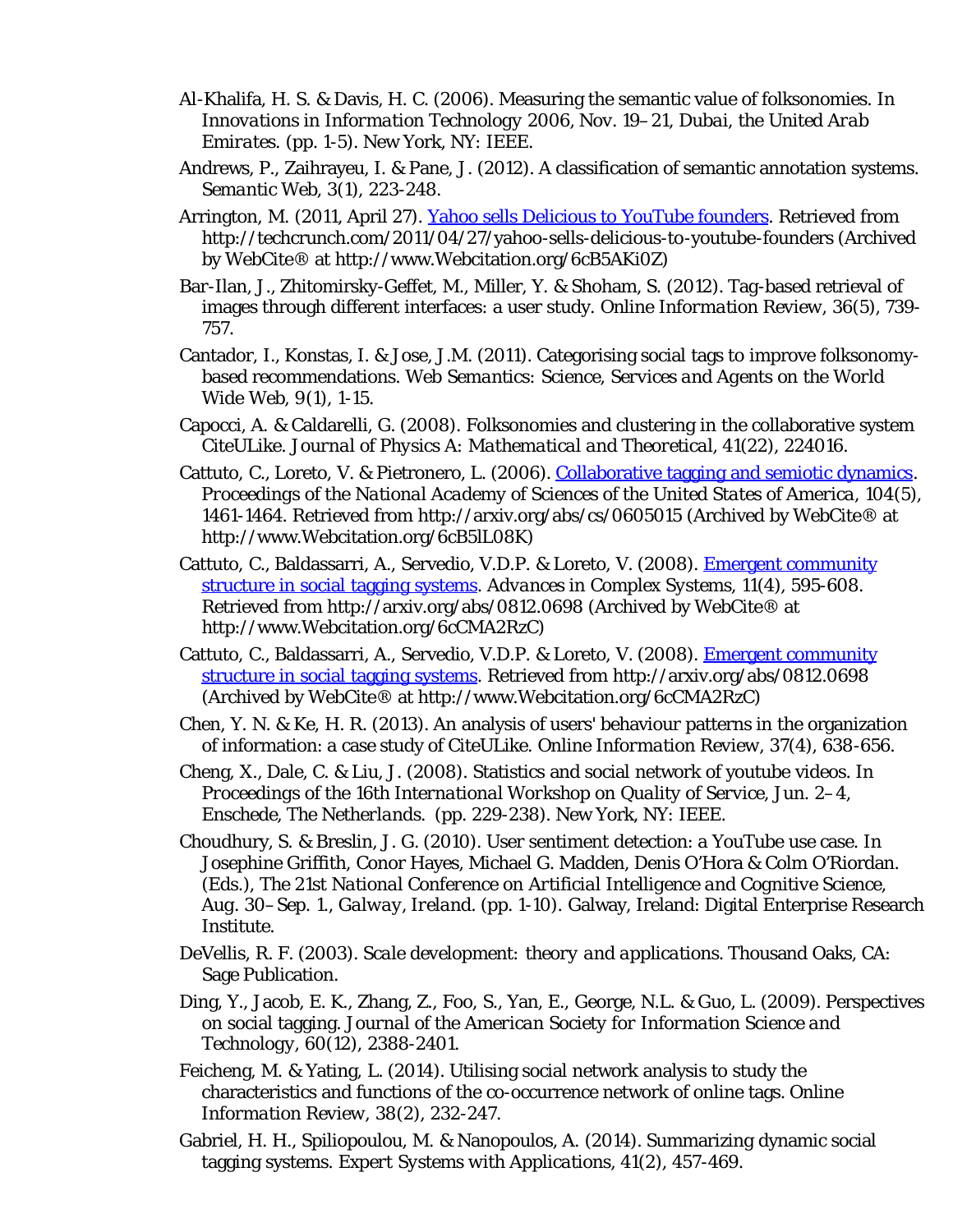- Golder, S. & Huberman, B.A. (2006). The structure of collaborative tagging systems. *Journal of Information Science, 32*(2), 198–208.
- Golub, K., Lykke, M. & Tudhope, D. (2014). Enhancing social tagging with automated keywords from the Dewey Decimal Classification. *Journal of Documentation, 70*(5), 801- 828.
- Grahl, M., Hotho, A. & Stumme, G. (2007). [Conceptual clustering of social bookmark sites.](http://www.webcitation.org/6cENln43q) In Hinneburg, A. (Eds), *Workshop Proceedings of Lernen – Wissensentdeckung – Adaptivität* (pp. 50–54). Martin-Luther-Universität Halle-Wittenberg. Retrieved from http://www.kde.cs.uni-kassel.de/hotho/pub/2007/kdml\_recommender\_final.pdf (Archived by WebCite® at http://www.Webcitation.org/6cENln43q)
- Guy, M. & Tonkin, E. (2006). [Folksonomies: tidying up tags?](http://www.webcitation.org/6cENzPWBM) *D-Lib Magazine, 12*(1). Retrieved from http://www.dlib.org/dlib/january06/guy/01guy.html (Archived by WebCite® at http://www.Webcitation.org/6cENzPWBM)
- Hammond, T., Hannay, T., Lund, B. & Scott, J. (2005). [Social bookmarking tools \(I\): a](http://www.webcitation.org/6cEObq7sd) [general review.](http://www.webcitation.org/6cEObq7sd) *D-Lib Magazine, 11*(4). Retrieved from http://www.dlib.org/dlib/april05/hammond/04hammond.html (Archived by WebCite® at http://www.Webcitation.org/6cEObq7sd)
- Han, H., Joo, S. & Wolfram, D. (2014). Using transaction logs to better understand user search session patterns in an image-based digital library. *Journal of Korea Biblia Society for Library and Information Science, 25*(1), 19-37.
- Heymann, P. & Garcia-Molina, H. (2006). *[Collaborative creation of communal hierarchical](http://www.webcitation.org/6cEOuFhHZ) [taxonomies in social tagging systems.](http://www.webcitation.org/6cEOuFhHZ)* Stanford, CA: Stanford University. (Technical Report 2006-10). Retrieved from http://ilpubs.stanford.edu:8090/775/ (Archived by WebCite® at http://www.Webcitation.org/6cEOuFhHZ)
- Hoyle, R. & Panter, A. (1995). Writing about structural equation models. In R. Hoyle (Ed.), *Structural equation modeling: concepts, issues, and applications (pp. 100-119).* Thousand Oaks, CA: Sage.
- Kashoob, S. & Caverlee, J. (2012). Temporal dynamics of communities in social bookmarking systems. *Social Network Analysis and Mining, 2*(4), 387-404.
- Ke, H.R. & Chen, Y.N. (2012). Structure and pattern of social tags for keyword selection behaviors. *Scientometrics, 92*(1), 43-62.
- Keshet, Y. (2011). Classification systems in the light of sociology of knowledge. *Journal of Documentation, 67*(1), 144-158.
- Kim, K. (2007). *Structural equation modelling.* Seoul: Hannarae.
- Kipp, M.E.I. (2005). Complementary or discrete contexts in online indexing: a comparison of user, creator, and intermediary keywords. *Canadian Journal of Information and Library Science, 29*(4), 419–436.
- Kipp, M.E.I. (2009). *Information organization practices on the Web: tagging and the social organization of information.* Unpublished PhD thesis, The University of Western Ontario, London, Ontario, Canada.
- Kipp, M.E.I. (2011). Tagging of biomedical articles on CiteULike: a comparison of user, author and professional indexing. *Knowledge Organization, 38*(3), 245-261.
- Kipp, M.E.I. & Campbell, G.D. (2006). Patterns and inconsistencies in collaborative tagging systems: an examination of tagging practices. *Proceedings of the Annual General Meeting of the American Society for Information Science and Technology, 43*, 1-18.
- Kipp, M. E. & Joo, S. (2010). Application of structural equation modelling in exploring tag patterns: a pilot study. *Proceedings of the Annual General Meeting of the American Society for Information Science and Technology, 47*, 1-2.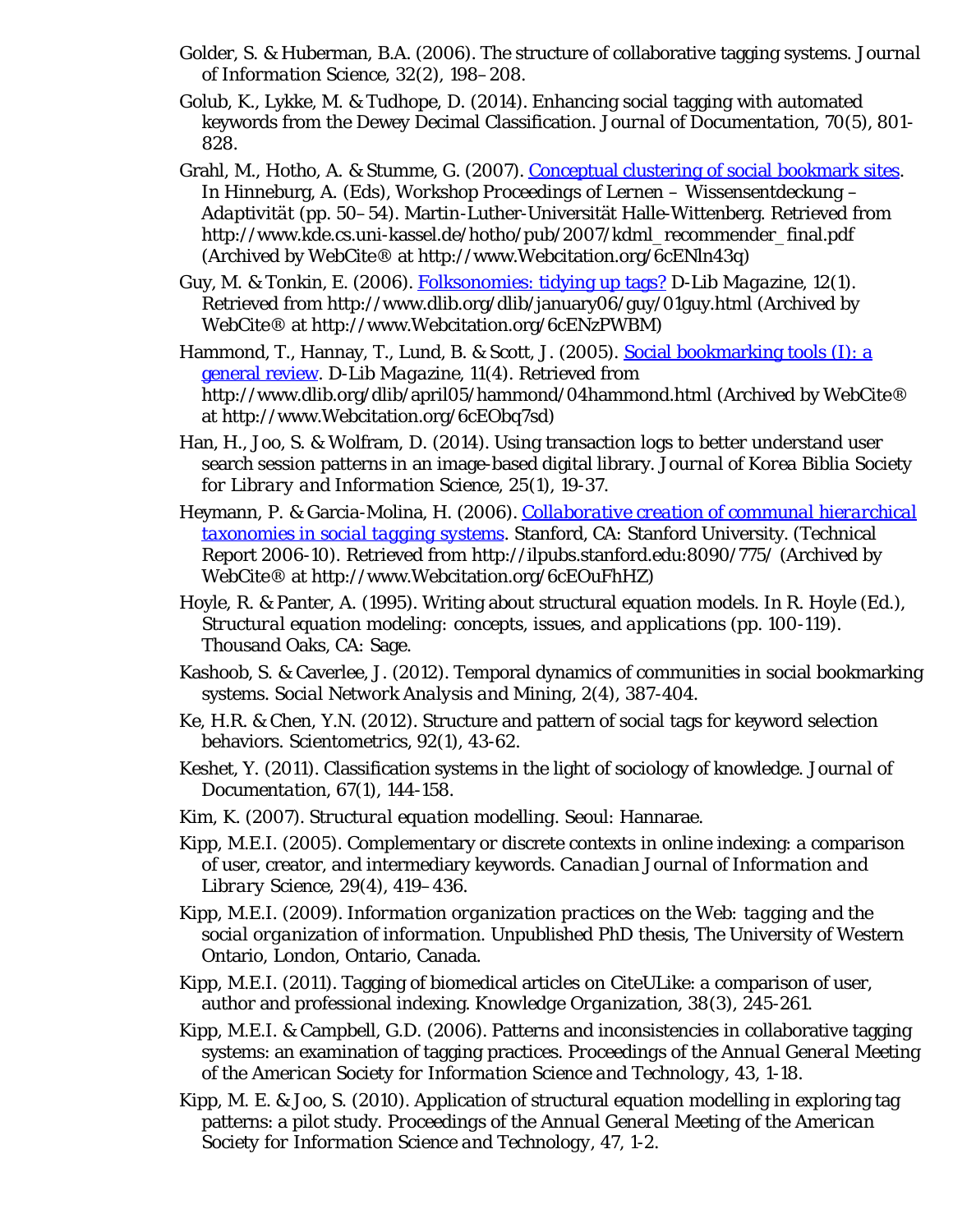- Knautz, K., Soubusta, S. & Stock, W. G. (2010). Tag custers as information retrieval interfaces. In *Proceedings of the 43rd Annual Hawaii International Conference on System Sciences,* (pp. 1-10). Washington, DC: IEEE Computer Society Press.
- Kruskal, J.B. & Wish, M. (1978). *Multidimensional scaling.* London: Sage Publications.
- Liping, Y., Yuqing, C., Yuntao, P, & Yishan, W. (2009). Research on the evaluation of academic journals based on structural equation modelling. *Journal of Informetrics, 3*(4), 304-311.
- Lu, K. & Kipp, M.E.I. (2014). Understanding the retrieval effectiveness of collaborative tags and author keywords in different retrieval environments: An experimental study on medical collections. *Journal of the Association for Information Science and Technology, 65*(3), 483-500.
- Madden, A., Ruthven, I. & McMenemy, D. (2013). A classification scheme for content analyses of YouTube video comments. *Journal of documentation, 69*(5), 693-714.
- Markines, B., Cattuto, C., Menczer, F., Benz, D., Hotho, A. & Stumme, G. (2009). Evaluating similarity measures for emergent semantics of social tagging. In *Proceedings of the 18th international conference on World wide Web,* (pp. 641–650). New York, NY: ACM Press.
- Marlow, C., Naaman, M., Boyd, D. & Davis, M. (2006a). HT06, tagging paper, taxonomy, Flickr, academic article, to read. In *HYPERTEXT '06: Proceedings of the seventeenth conference on Hypertext and hypermedia,* (pp. 31–40). New York, NY: ACM Press.
- Marlow, C., Naaman, M., Boyd, D. & Davis, M. (2006b). [Position paper, tagging, taxonomy,](http://www.webcitation.org/6cEQgMebJ) [Flickr, article, ToRead. I](http://www.webcitation.org/6cEQgMebJ)n *Collaborative Web Tagging Workshop at WWW2006, Edinburgh, Scotland.* Retrieved from http://www.danah.org/papers/WWW2006.pdf (Archived by WebCite® at http://www.Webcitation.org/6cEQgMebJ)
- Marlow, C., Naaman, M., Boyd, D. & Davis, M. (2006b). [Position paper, tagging, taxonomy,](http://www.webcitation.org/6cEQgMebJ) [Flickr, article, ToRead. I](http://www.webcitation.org/6cEQgMebJ)n *Collaborative Web Tagging Workshop at WWW2006, May. 23-26, Edinburgh, Scotland.* Retrieved from http://www.danah.org/papers/WWW2006.pdf (Archived by WebCite® at http://www.Webcitation.org/6cEQgMebJ)
- Muller, M. J. (2007). *[Anomalous tagging patterns can show communities among users.](http://www.webcitation.org/6dHavtu7D)*  Poster presented at European Conference on Computer-Supported Cooperative Work, Limerick, Ireland. Retrieved from http://citeseerx.ist.psu.edu/viewdoc/download? doi=10.1.1.102.5248&rep=rep1&type=pdf (Archived by WebCite® at http://www.Webcitation.org/6dHavtu7D)
- Oldenburg, S., Garbe, M. & Cap, C. (2008). Similarity cross-analysis of tag / co-tag spaces in social classification systems. In *Proceeding of the 2008 ACM workshop on Search in social media*, (pp. 11–18). New York, NY: ACM Press.
- Peters, I. (2009). *Folksonomies: indexing and retrieval in Web 2.0.* Berlin: De Gruyter.
- Schmitz, C., Grahl, M., Hotho, A., Stumme, G., Cattuto, C., Baldassarri, ... Servedio, V.D.P. (2007). Network properties of folksonomies. In *Tagging and Metadata for Social Information Organization Workshop at WWW2007*, (pp. 245–262). Amsterdam, The Netherlands: IOS Press.
- Schwartz, C. (2008). Thesauri and facets and tags, Oh my! A look at three decades in subject analysis. *Library Trends 56*(4), 830-842.
- Schultes, P., Dorner, V. & Lehner, F. (2013). Leave a comment! An in-depth analysis of user comments on Youtube. In *Wirtschaftsinformatik* (pp. 659-673).
- Schultes, P., Dorner, V. & Lehner, F. (2013). Leave a comment! An in-depth analysis of user comments on Youtube. In Rainer Alt & Bogdan Franczyk, (Eds.). *11th International Conference on Wirtschaftsinformatik, Feb. 27–Mar. 1, Leipzig, Germany.* (pp. 659-673). Leipzig, Germany: Merkur Druck- & Kopierzentrum GmbH & Co.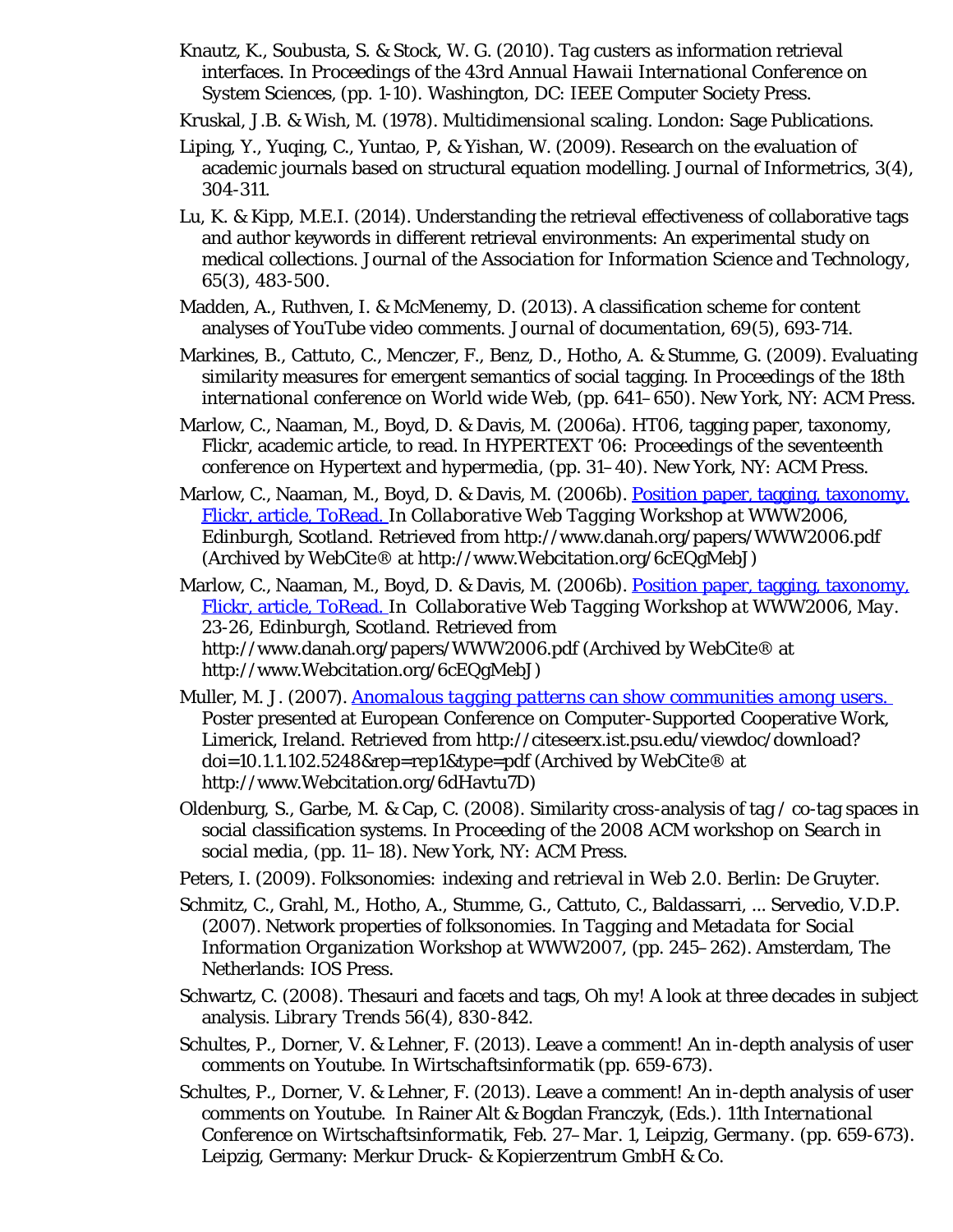- Siersdorfer, S., Chelaru, S., Nejdl, W. & San Pedro, J. (2010). How useful are your comments?: analyzing and predicting youtube comments and comment ratings. In *Proceedings of the 19th international conference on World wide Web* (pp. 891-900). New York, NY: ACM Press.
- Spiteri, L.F. (2006). The use of folksonomies in public library catalogues. *The Serials Librarian, 51*(2), 75-89.
- Spiteri, L.F. (2013). The structure and form of folksonomy tags: the road to the public library catalog. *Information Technology and Libraries, 26*(3), 13-25.
- Suchanek, F. M., Vojnovic, M. & Gunawardena, D. (2008). Social tags: meaning and suggestions. In *Proceedings of the 17th ACM conference on Information and knowledge management* (pp. 223-232). New York, NY: ACM Press.
- Syn, S. (2014). Dealing with the long tail: providing uniformity to compound tags. *Proceedings of the American Society for Information Science and Technology, 51*(1), 1-9.
- Thelwall, M., Buckley, K. & Paltoglou, G. (2012). Sentiment strength detection for the social Web. *Journal of the American Society for Information Science and Technology, 63*(1), 163-173.
- Thelwall, M. & Buckley, K. (2013). Topic based sentiment analysis for the social Web: the role of mood and issue-related words. *Journal of the American Society for Information Science and Technology, 64*(8), 1608-1617.
- Trant, J. & Wyman, B. (2006). *[Investigating social tagging and folksonomy in art museums](http://www.webcitation.org/6cFlPgbSY) [with steve.museum.](http://www.webcitation.org/6cFlPgbSY)* In *Proceedings of the WWW'06 Collaborative Web Tagging Workshop.*(8), 1608-1617. Retrieved from http://www.danah.org/papers/WWW2006.pdf (Archived by WebCite® at http://www.Webcitation.org/6cFlPgbSY)
- Trant, J. (2009). *[Tagging, folksonomy and art museums: results of steve. museum's](http://www.webcitation.org/6cFlkDEmN) [research.](http://www.webcitation.org/6cFlkDEmN)* Retrieved from http://arizona.openrepository.com/arizona/handle/10150/105627 (Archived by WebCite® at http://www.Webcitation.org/6cFlkDEmN)
- Wagner, C., Singer, P., Strohmaier, M. & Huberman, B.A. (2014). Semantic stability in social tagging streams. In *Proceedings of the 23rd international conference on World Wide Web, Apr. 7-11, Seoul, Korea.* (pp. 735-746). New York, NY: ACM Press.
- Weinberger, D. (2007). *Everything is miscellaneous: the power of the new digital disorder.* New York, NY: Henry Holt & Company Inc.
- White, H. (2013). Examining scientific vocabulary: mapping controlled vocabularies with free text keywords. *Cataloging & Classification Quarterly, 51*(6), 655-674.
- Wolfram, D., Olson, H. A. & Bloom, R. 2009. Measuring consistency for multiple taggers using vector space modeling. *Journal of the American Society for Information Science and Technology 60*(10), 1995–2003.
- Xu, Z., Fu, Y., Mao, J. & Su, D. (2006). [Towards the semantic Web: collaborative tag](http://www.webcitation.org/6cFlkDEmN) [suggestions. I](http://www.webcitation.org/6cFlkDEmN)n *Proceedings of Collaborative Web Tagging Workshop at 15th International World Wide Web Conference.* Retrieved from http://www.ambuehler.ethz.ch/CDstore/www2006/www.rawsugar.com/www2006/13.pdf (Archived by WebCite® at http://www.Webcitation.org/6cFm0TUfd)

Xu, Z., Fu, Y., Mao, J. & Su, D. (2006). [Towards the semantic Web: collaborative tag](http://www.webcitation.org/6cFlkDEmN) [suggestions. I](http://www.webcitation.org/6cFlkDEmN)n *Collaborative Web Tagging Workshop at WWW2006, May. 23-26, Edinburgh, Scotland.* Retrieved from http://www.ambuehler.ethz.ch/CDstore/www2006/www.rawsugar.com/www2006/13.pdf (Archived by WebCite® at http://www.Webcitation.org/6cFm0TUfd)

Xu, Z., Luo, X., Liu, Y., Mei, L. & Hu, C. (2014). Measuring semantic relatedness between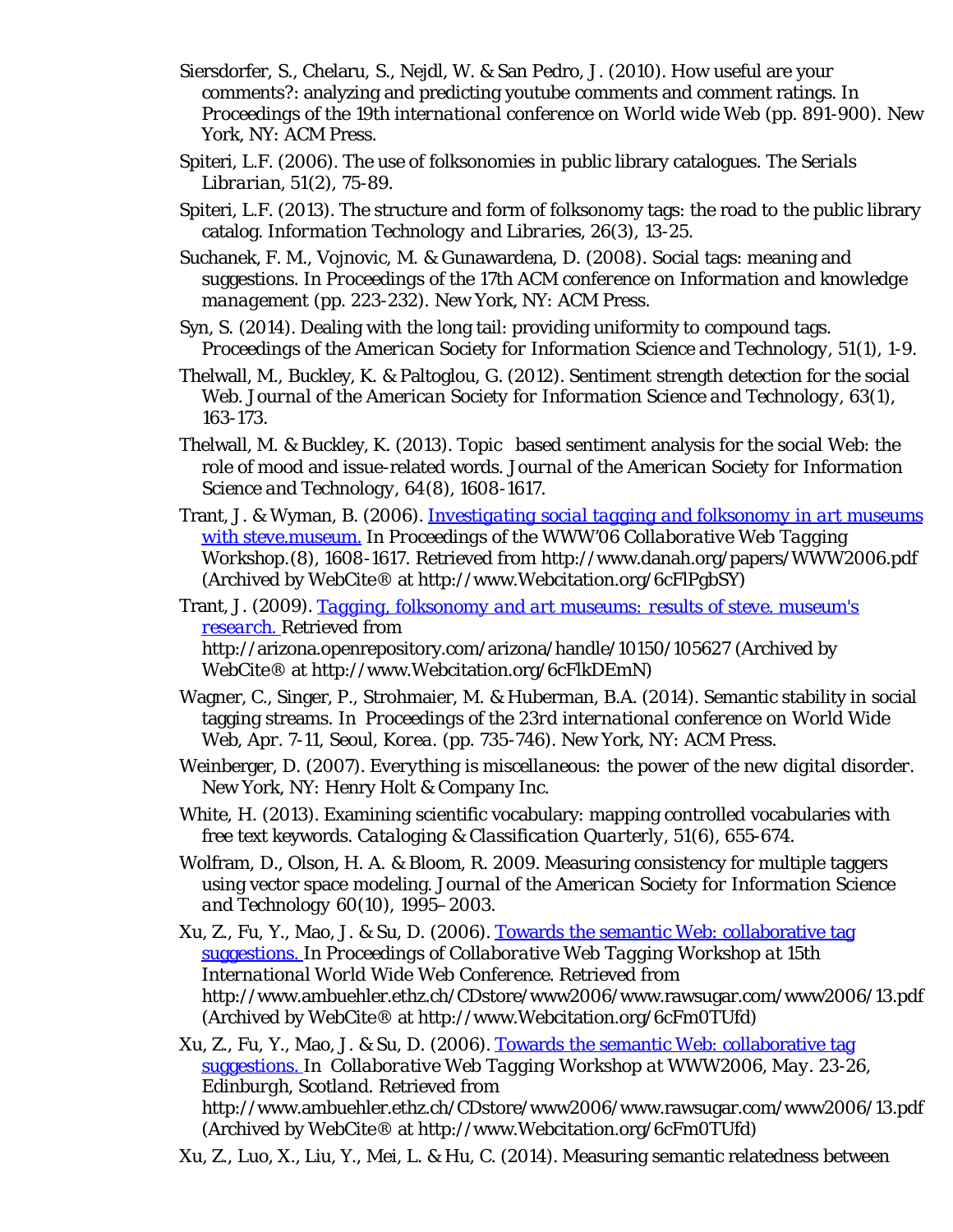Flickr images: from a social tag based view. *The Scientific World Journal* 1-12.

- Yi, K. & Chan, L.M. (2009). Linking folksonomy to Library of Congress Subject Headings: an exploratory study. *Journal of Documentation, 65*(6), 872-900.
- Yi, K. & Yoo, C. Y. (2012). [An empirical examination of the associations between social tags](http://www.webcitation.org/6cFmOZfPZ) [and Web queries.](http://www.webcitation.org/6cFmOZfPZ) *Information Research, 17*(3), paper527. Retrieved from http://InformationR.net/ir/17-3/paper527.html (Archived by WebCite® at http://www.Webcitation.org/6cFmOZfPZ)
- Yoon, J. (2009). Towards a user-oriented thesaurus for non-domain-specific image collections. *Information Processing & Management, 45*(4), 452-468.
- Zink, M., Suh, K., Gu, Y. & Kurose, J. (2008). Watch global, cache local: YouTube network traffic at a campus network: measurements and implications. In *Electronic Imaging 2008,*International Society for Optics and Photonics.
- Zink, M., Suh, K., Gu, Y. & Kurose, J. (2008). *[Watch global, cache local: YouTube network](http://www.webcitation.org/6dHZ7RTRA) [traffic at a campus network- measurements and implications.](http://www.webcitation.org/6dHZ7RTRA)* Amherst, MA: University of Massachusetts, Computer Science Department. (Faculty Publication Series, Paper117). Retrieved from http://scholarworks.umass.edu/cs\_faculty\_pubs/177 (Archived by WebCite® at http://www.Webcitation.org/6dHZ7RTRA)

Joo, S. & Kipp, M. E. I. (2015). Exploring the structure of library and information science Web space based on multivariate analysis of social tags. Information Research, 20(4), paper 696. Retrieved from http://InformationR.net/ir/20-4/paper696.html (Archived by WebCite® at http://www.Webcitation.org/6de42peKk)

**Find other papers on this subject**

Scholar Search Google Search Bing Bing

Check for citations, [using Google Scholar](http://scholar.google.co.uk/scholar?hl=en&q=http://informationr.net/ir/20-4/paper696.html&btnG=Search&as_sdt=2000)

## **Appendices**

## Appendix 1: Seventy-eight library and information science sites grouped by category

| Category | <b>Institute name</b>                 | Code                  |
|----------|---------------------------------------|-----------------------|
|          | S. of Info. Science, Kent State U.    | $Is$ kent $(X_1)$     |
|          | S. of LIS, San Jose State U.          | $ls$ _sjsu $(X_2)$    |
|          | SIRLS, U. of Arizona                  | ls_arizona<br>$(X_3)$ |
|          | S. of LIS, The Catholic U. of America | $Is\_cua(X_4)$        |
|          | Library Science, Clarion U.           | $ S_{clarion}(X) $    |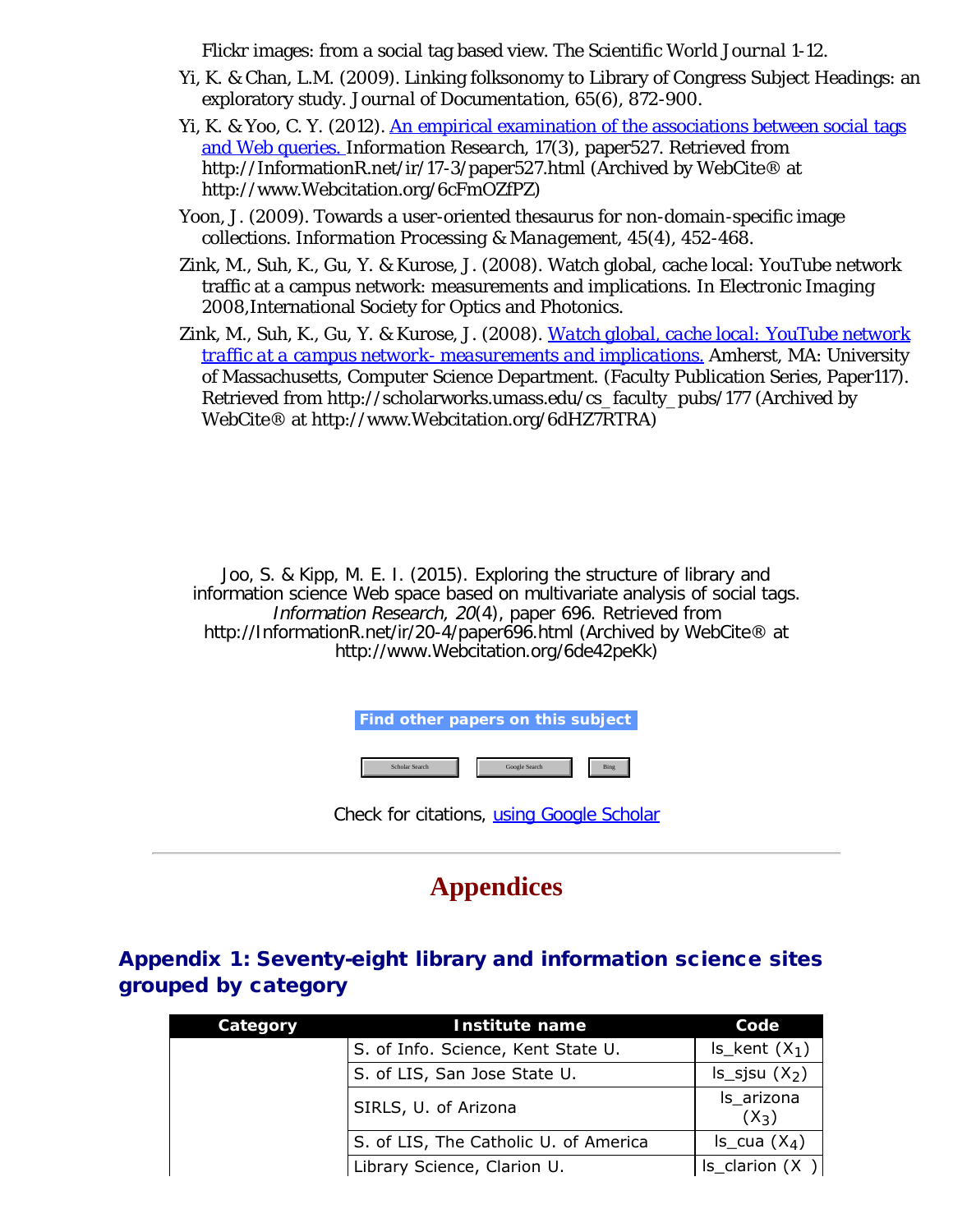|                            |                                                          | 5                                  |
|----------------------------|----------------------------------------------------------|------------------------------------|
|                            | SLIM, Emporia State U.                                   | ls_emporia<br>$(X_6)$              |
|                            | S. of LIS, U. of Iowa                                    | $Is\_iowa(X_7)$                    |
|                            | S. of LIS, U. of Kentucky                                | Is_kentucky<br>$(X_8)$             |
| Library & info.            | Palmer S. of LIS, Long Island U.                         | ls_longisland<br>(X <sub>9</sub> ) |
| science<br>programme       | S. of LIS, U. of Oklahoma                                | $Is_ou(X_{10})$                    |
| not iSchool                | Graduate S. of LIS, U. of Rhode Island                   | $Is_Uri(X_{11})$                   |
|                            | Graduate S. of LIS, Simmons U.                           | lls_simmons<br>$(X_{12})$          |
|                            | S. of LIS, U. of South Carolina                          | $Is\_sc(X_{13})$                   |
|                            | S. of LIS, U. of South Florida                           | $lls$ _usf $(X_{14})$              |
|                            | LIS Dept., Southern Connecticut State U.                 | Is southernct<br>$(X_{15})$        |
|                            | S. of Info. Sciences, U. of Tennessee<br>Knoxville       | $Is_{\text{l}}$ utk $(X_{16})$     |
|                            | S. of LIS, Wayne State U.                                | ls_wayne<br>$(X_{17})$             |
|                            | S. of LIS, UW-Madison                                    | $Is_wisc(X_{18})$                  |
|                            | S. of Info. Studies, UW-Milwaukee                        | $ls_lwm(X_{19})$                   |
|                            | S. of LIS, Indiana U. Bloomington                        | ils_indiana<br>$(X_{20})$          |
|                            | S. of Info., U. of Michigan Ann Arbor                    | ils_umich<br>$(X_{21})$            |
|                            | S. of Info., U. of Texas Austin                          | ils_texas $(X_{22})$               |
|                            | Dept. of Info. Studies, UCLA                             | ils_ucla $(X_{23})$                |
| iSchool with               | College of Info. Science, Florida State U.               | ils_fsu $(X_{24})$                 |
| library<br>& info. science | Info. S., U. of Washington                               | ils_washington<br>$(X_{25})$       |
| programme                  | Graduate S. of LIS, UIUC                                 | ils_uiuc $(X_{26})$                |
|                            | College of Info. Studies, U. of Maryland,<br>College Par | ils_umd $(X_{27})$                 |
|                            | S. of Info. & Library Science, UNC                       | ils_unc $(X_{28})$                 |
|                            | iSchool, Drexel                                          | ils_drexel<br>$(X_{29})$           |
|                            | S. of Communication & LIS, Rutgers                       | ils_rutgers<br>$(X_{30})$          |
|                            | College of IST, PSU                                      | is_psu $(X_{31})$                  |
|                            | S. of Info. & Computer Sciences, UC<br>Irvine            | is_uci $(X_{32})$                  |
| iSchool not library        | S. of Info., UC-Berkeley                                 | is_berkeley<br>$(X_{33})$          |
| & info. science            | Dept. of Info. Systems, UMBC                             | is_umbc $(X_{34})$                 |
| programme                  | S. of Info. Systems & Management, CMU                    | is_cmu $(X_{35})$                  |
|                            | College of Computing, Georgia Tech                       | is_gatech<br>$(X_{36})$            |
|                            |                                                          | is_indiana                         |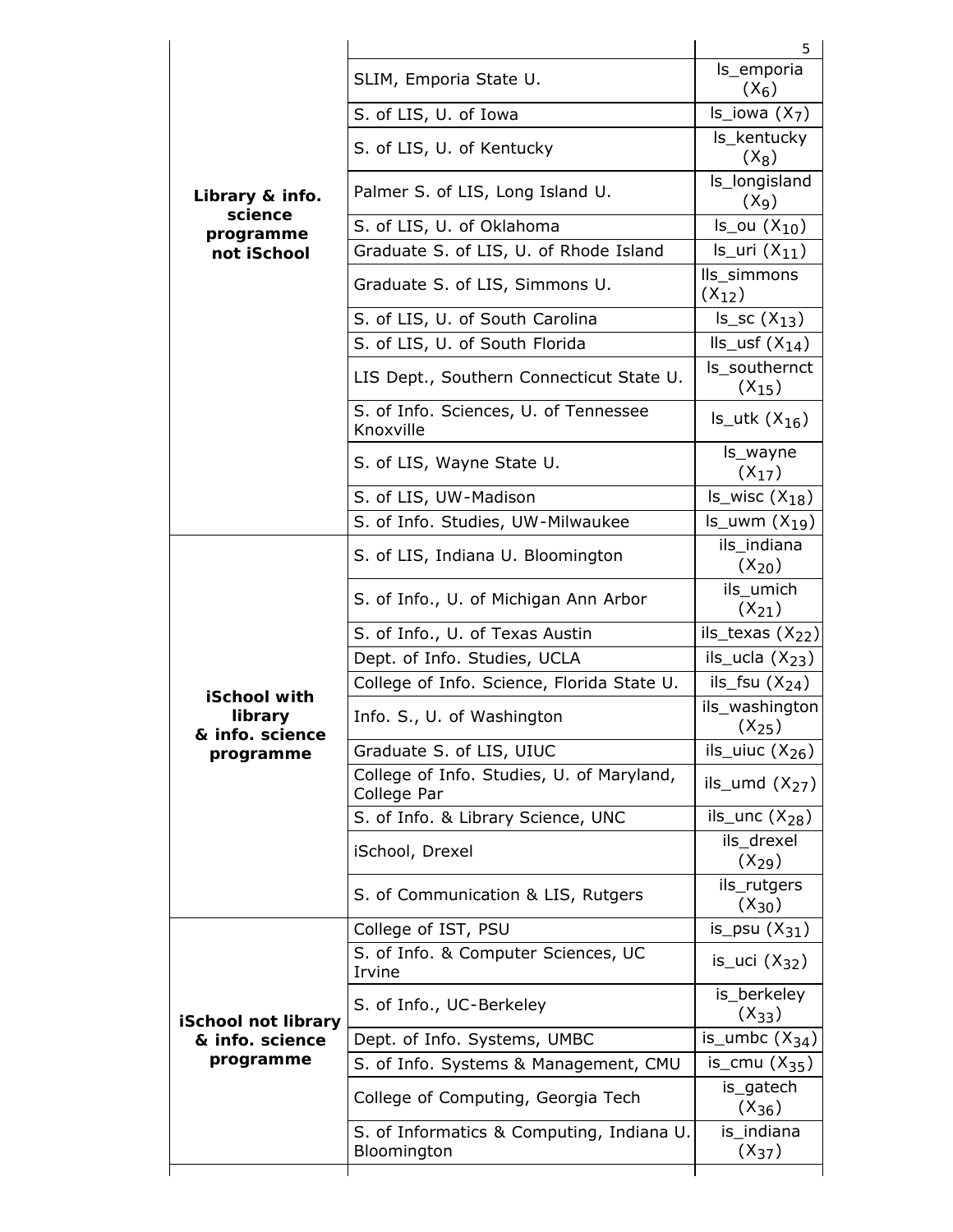|                                                 | ASIS&T                                                          | ao_asis $(X_{38})$         |
|-------------------------------------------------|-----------------------------------------------------------------|----------------------------|
| Academic                                        | <b>ALISE</b>                                                    | ao_alise $(X_{39})$        |
| organizations                                   | Association of Research Libraries                               | ao_arl $(X_{40})$          |
|                                                 | Association of College & Research<br>Libraries                  | ao_acrl $(X_{41})$         |
|                                                 | American Library Association                                    | so_ala $(X_{42})$          |
|                                                 | <b>IFLA</b>                                                     | so_ifla $(X_{4,3})$        |
|                                                 | Special Libraries Association                                   | so_sla $(X_{44})$          |
| <b>Special</b><br>organizations                 | American Association of Law Libraries                           | so_aall $(X_{45})$         |
|                                                 | Medical Library Association                                     | so_mla $(X_{46})$          |
|                                                 | American Association of School Libraries                        | so_aasl $(X_{47})$         |
|                                                 | Public Lib. Association                                         | so_pla $(X_{48})$          |
|                                                 | Texas Lib. Association                                          | st_texas $(X49)$           |
|                                                 | New York Lib. Association                                       | st_ny $(X_{50})$           |
|                                                 | California Lib. Association                                     | st_cal $(X_{51})$          |
| <b>State library</b><br>associations            | Florida Lib. Association                                        | st_fla $(X_{52})$          |
|                                                 | Illinois Lib. Association                                       | st illinois<br>$(X_{53})$  |
|                                                 | Pennsylvania Lib. Association                                   | st_penn $(X_{54})$         |
|                                                 | Chicago Public Lib.                                             | pl_chicago<br>$(X_{55})$   |
|                                                 | New York Public Lib.                                            | pl_ny $(X_{56})$           |
|                                                 | Boston Public Lib.                                              | pl_boston<br>$(X_{57})$    |
| <b>Public libraries</b>                         | The Seattle Public Lib.                                         | pl_seattle<br>$(X_{58})$   |
|                                                 | Los Angeles Public Lib.                                         | pl_la $(X_{59})$           |
|                                                 | Free Lib. of Philadelphia                                       | pl_phila $(X_{60})$        |
|                                                 | Denver Public Lib.                                              | pl_denver<br>$(X_{61})$    |
|                                                 | Lib. of Congress                                                | sl_loc $(X_{62})$          |
|                                                 | NIH Lib.                                                        | sl_nih $(X_{63})$          |
| <b>Special libraries</b>                        | National Lib. Service for the Blind &<br>Physically Handicapped | psl_nls $(X_{64})$         |
|                                                 | National Agricultural Lib.                                      | sl_nal $(X_{65})$          |
|                                                 | The National Archives & Records<br>Administration               | sl archives<br>$(X_{66})$  |
|                                                 | Yale U. Lib.                                                    | al_yale $(X_{67})$         |
|                                                 | Harvard U. Lib.                                                 | al harvard<br>$(X_{68})$   |
|                                                 | Princeton U. Lib.                                               | al_princeton<br>$(X_{69})$ |
| <b>Private university</b><br>academic libraries | Stanford U. Lib.                                                | al stanford<br>$(X_{70})$  |
|                                                 | Columbia U. Lib.                                                | al columbia<br>$(X_{71})$  |
|                                                 | MIT Lib.                                                        | al_mit $(X_{72})$          |
|                                                 | Cornell U. Lib.                                                 | al_cornell<br>$(X_{73})$   |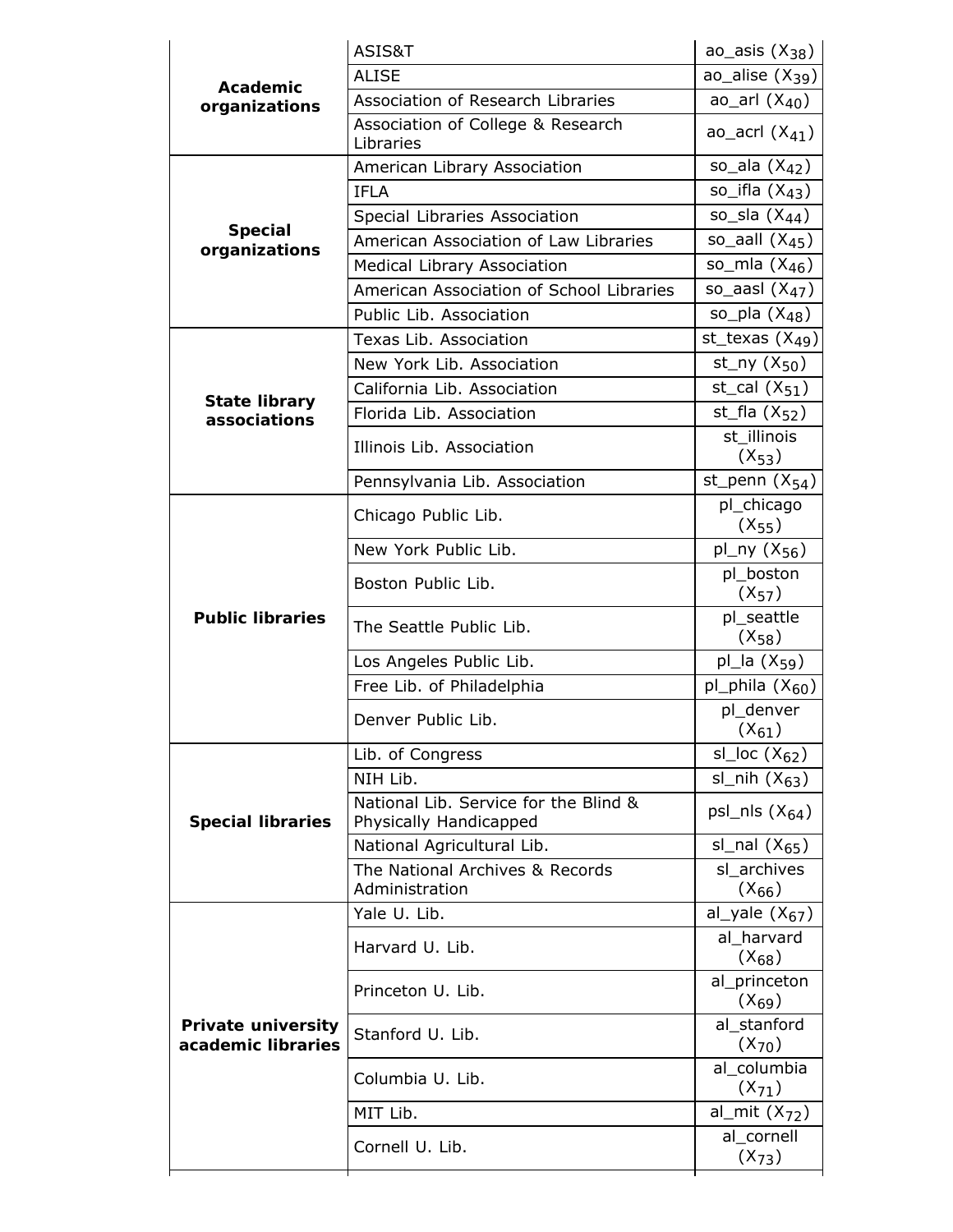|                                                                                   | UC Berkeley Lib.               | al_berkeley<br>$(X_{74})$ |  |  |
|-----------------------------------------------------------------------------------|--------------------------------|---------------------------|--|--|
|                                                                                   | UCLA Lib.                      | al_ucla $(X_{75})$        |  |  |
| <b>Public university</b><br>academic libraries                                    | U. of North Carolina Libraries | al_unc $(X_{76})$         |  |  |
|                                                                                   | U. of Virginia Lib.            | al_virginia<br>$(X_{77})$ |  |  |
|                                                                                   | U. of Florida Lib.             | al_ufl $(X_{78})$         |  |  |
| (Abbreviation: U. - University, S. - School, Info. - Information, Lib. - Library) |                                |                           |  |  |

## Appendix 2: Standardised factor loadings

| <b>Constructs</b>                              | <b>Websites</b>                  | <b>Factor loading</b><br>estimates |
|------------------------------------------------|----------------------------------|------------------------------------|
|                                                | $Is_{kent}(X_{1})$               | $\lambda_{1.7} = .831$             |
|                                                | $Is$ _sjsu $(X_2)$               | $\lambda_{2.7} = .817$             |
|                                                | $Is$ _arizona $(X_3)$            | $\lambda_{3.7} = .675$             |
|                                                | $Is\_cua(X_4)$                   | $\lambda_{4.7} = .766$             |
|                                                | $Is_{clarion}(X_5)$              | $\lambda_{5.7} = .771$             |
|                                                | $Is$ _emporia $(X_6)$            | $\lambda_{6.7} = .769$             |
|                                                | $Is\_iowa(X_7)$                  | $\lambda_{7.1} = .774$             |
|                                                | $Is$ _kentucky $(X_8)$           | $\lambda_{8.7} = .755$             |
| Library and information                        | $ls$ _longisland $(Xq)$          | $\lambda_{9.1} = .765$             |
| science programme<br>not iSchool               | $Is_ou(X_{10})$                  | $\lambda_{10.1}$ = .773            |
| $(\xi_1)$                                      | $Is_Uri(X_{11})$                 | $\lambda_{11.1} = .717$            |
|                                                | $lls$ _simmons $(X_{12})$        | $\lambda_{12.1}$ = .664            |
|                                                | $Is\_sc(X_{13})$                 | $\lambda_{13.1} = .577$            |
|                                                | $lls$ _usf $(X_{14})$            | $\lambda_{14.1} = .716$            |
|                                                | Is_southernct $(X_{15})$         | $\lambda_{15.1}$ = .668            |
|                                                | $Is_{\text{u}}$ utk $(X_{16})$   | $\lambda_{16.1} = .718$            |
|                                                | $Is_{\text{w}}$ wayne $(X_{17})$ | $\lambda_{17.1} = .714$            |
|                                                | $Is_wisc(X_{18})$                | $\lambda_{18.1}$ = .724            |
|                                                | $ls_lwm(X_{19})$                 | $\lambda_{19.1}$ = .660            |
|                                                | ils_indiana $(X_{20})$           | $\lambda_{20.2}$ = .831            |
|                                                | ils_umich $(X_{21})$             | $\lambda_{21.2}$ = .706            |
|                                                | ils_texas $(X_{22})$             | $\lambda_{22.2}$ = .706            |
|                                                | ils_ucla $(X_{23})$              | $\lambda_{23.2}$ = .656            |
| <b>iSchool with library</b><br>& info. science | ils_fsu $(X_{24})$               | $\lambda_{24.2} = .771$            |
| programme                                      | ils_washington $(X_{25})$        | $\lambda_{25.2}$ = .803            |
| (5, 2)                                         | ils_uiuc $(X_{26})$              | $\lambda_{26.2}$ = .791            |
|                                                | ils_umd $(X_{27})$               | $\lambda_{27.2}$ = .660            |
|                                                | ils_unc $(X_{28})$               | $\lambda_{28.2}$ = .818            |
|                                                | ils_drexel $(X_{29})$            | $\lambda_{29.2}$ = .822            |
|                                                | ils_rutgers $(X_{30})$           | $\lambda_{30.2}$ = .752            |
|                                                | is_psu $(X_{31})$                | $\lambda_{31.3} = .748$            |
|                                                | is_uci $(X_{32})$                | $\lambda_{32.3} = .598$            |
| iSchool not library                            | is_berkeley $(X_{33})$           | $\lambda_{33.3} = .748$            |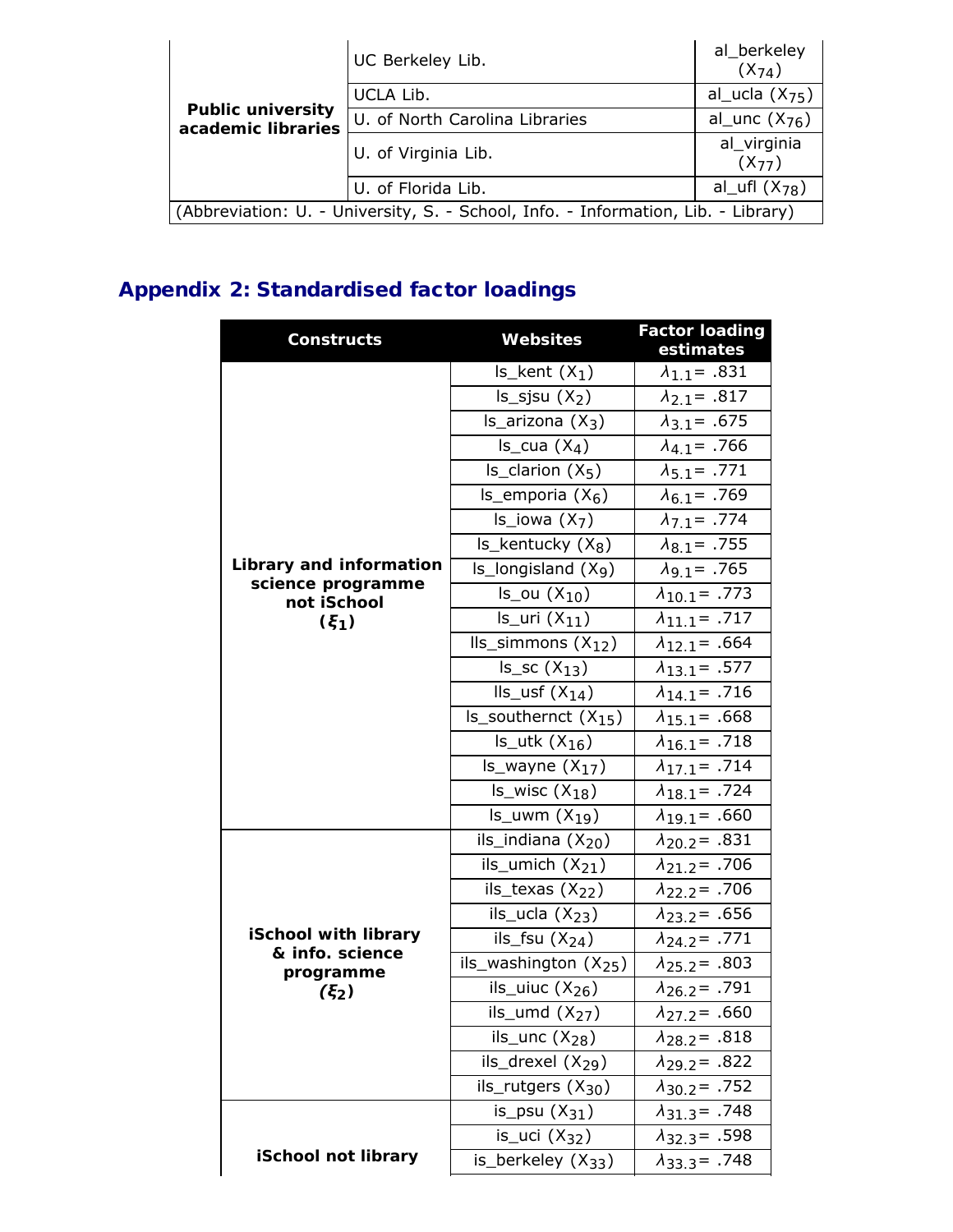| & info. science                       | is_umbc $(X_{34})$                          | $\lambda_{34.3} = .474$                            |
|---------------------------------------|---------------------------------------------|----------------------------------------------------|
| programme                             | is_cmu $(X_{35})$                           | $\lambda_{35.3} = .375$                            |
| $(\xi_3)$                             | is_gatech $(X_{36})$                        | $\lambda_{36.3} = .533$                            |
|                                       | is_indiana $(X_{37})$                       |                                                    |
|                                       |                                             | $\lambda_{37.3} = .605$                            |
| Academic                              | ao_asis $(X_{38})$                          | $\lambda_{38.4} = .603$                            |
| organizations                         | ao_alise $(X_{39})$                         | $\lambda_{39.4} = .713$                            |
| $(\xi_4)$                             | ao_arl $(X_{40})$                           | $\lambda_{40.4}$ = .742                            |
|                                       | ao_acrl $(X_{41})$                          | $\lambda_{41.4} = .677$                            |
|                                       | so_ala $(X_{42})$                           | $\lambda_{42.5}$ = .792                            |
|                                       | so_ifla $(X_{43})$                          | $\lambda_{43.5}$ = .695                            |
| <b>Special</b>                        | so_sla $(X_{44})$                           | $\lambda_{44.5}$ = .732                            |
| organizations                         | so_aall $(X_{45})$                          | $\lambda_{45.5}$ = .660                            |
| $(\xi_5)$                             | so_mla $(X_{46})$                           | $\lambda_{46.5}$ = .742                            |
|                                       | so_aasl $(X_{47})$                          | $\lambda_{47.5} = .672$                            |
|                                       | so_pla $(X_{48})$                           | $\lambda_{48.5}$ = .594                            |
|                                       | st_texas $(X_{49})$                         | $\lambda_{49,6}$ = .909                            |
|                                       | st_ny $(X_{50})$                            | $\lambda_{50.6}$ = .743                            |
| <b>State library</b>                  | st_cal $(X_{51})$                           | $\lambda_{51.6} = .716$                            |
| associations<br>$(\xi_6)$             | st_fla $(X_{52})$                           | $\lambda_{52.6}$ = .713                            |
|                                       | st_illinois $(X_{53})$                      | $\lambda_{53.6} = .686$                            |
|                                       | st_penn $(X_{54})$                          | $\lambda_{54.6} = .755$                            |
|                                       | pl_chicago $(X_{55})$                       | $\lambda_{55.7}$ = .756                            |
|                                       | pl_ny $(X_{56})$                            | $\lambda_{56.7} = .717$                            |
|                                       | pl_boston $(X_{57})$                        | $\lambda_{57.7}$ = .739                            |
| <b>Public libraries</b><br>$(\xi_7)$  | pl_seattle $(X_{58})$                       | $\lambda_{58.7}$ = .743                            |
|                                       | pl_la $(X_{59})$                            | $\lambda_{59.7} = .807$                            |
|                                       | pl_phila $(X_{60})$                         | $\lambda_{60.7} = .743$                            |
|                                       | pl_denver $(X_{61})$                        | $\lambda_{61,7}$ = .744                            |
|                                       | sl_loc $(X_{62})$                           | $\lambda_{62.8}$ = .826                            |
|                                       | sl_nih $(X_{63})$                           | $\lambda_{63.8} = .700$                            |
| <b>Special libraries</b><br>$(\xi_8)$ | psl_nls $(X_{64})$                          | $\lambda_{64.8} = .653$                            |
|                                       | sl_nal $(X_{65})$                           | $\lambda_{65.8} = .739$                            |
|                                       | sl_archives $(X_{66})$                      | $\lambda_{66.8} = .668$                            |
|                                       | al_yale $(X_{67})$                          | $\lambda_{67.9} = .726$                            |
|                                       | al_harvard $(X_{68})$                       | $\lambda_{68.9} = .759$                            |
| <b>Private university</b>             | al_princeton $(X_{69})$                     | $\lambda_{69.9} = .610$                            |
| academic libraries                    | al_stanford $(X_{70})$                      | $\lambda_{70.9}$ = .748                            |
| $(\xi_9)$                             | al_columbia $(X_{71})$                      | $\lambda_{71.9}$ = .734                            |
|                                       | al_mit $(X_{72})$                           | $\lambda_{72.9}$ = .698                            |
|                                       | al_cornell $(X_{73})$                       | $\lambda_{73.9} = .724$                            |
|                                       | al_berkeley $(X_{74})$                      | $\lambda_{74.10}$ - .803                           |
| <b>Public university</b>              | al_ucla $(X_{75})$                          | $\lambda_{75.10}$ - 708                            |
| academic libraries                    | al_unc $(X_{76})$                           | $\lambda_{76.10}$ = .682                           |
| (510)                                 |                                             |                                                    |
|                                       |                                             |                                                    |
|                                       | al_virginia $(X_{77})$<br>al_ufl $(X_{78})$ | $\lambda_{77.10}$ - 710<br>$\lambda_{78.10}$ - 790 |